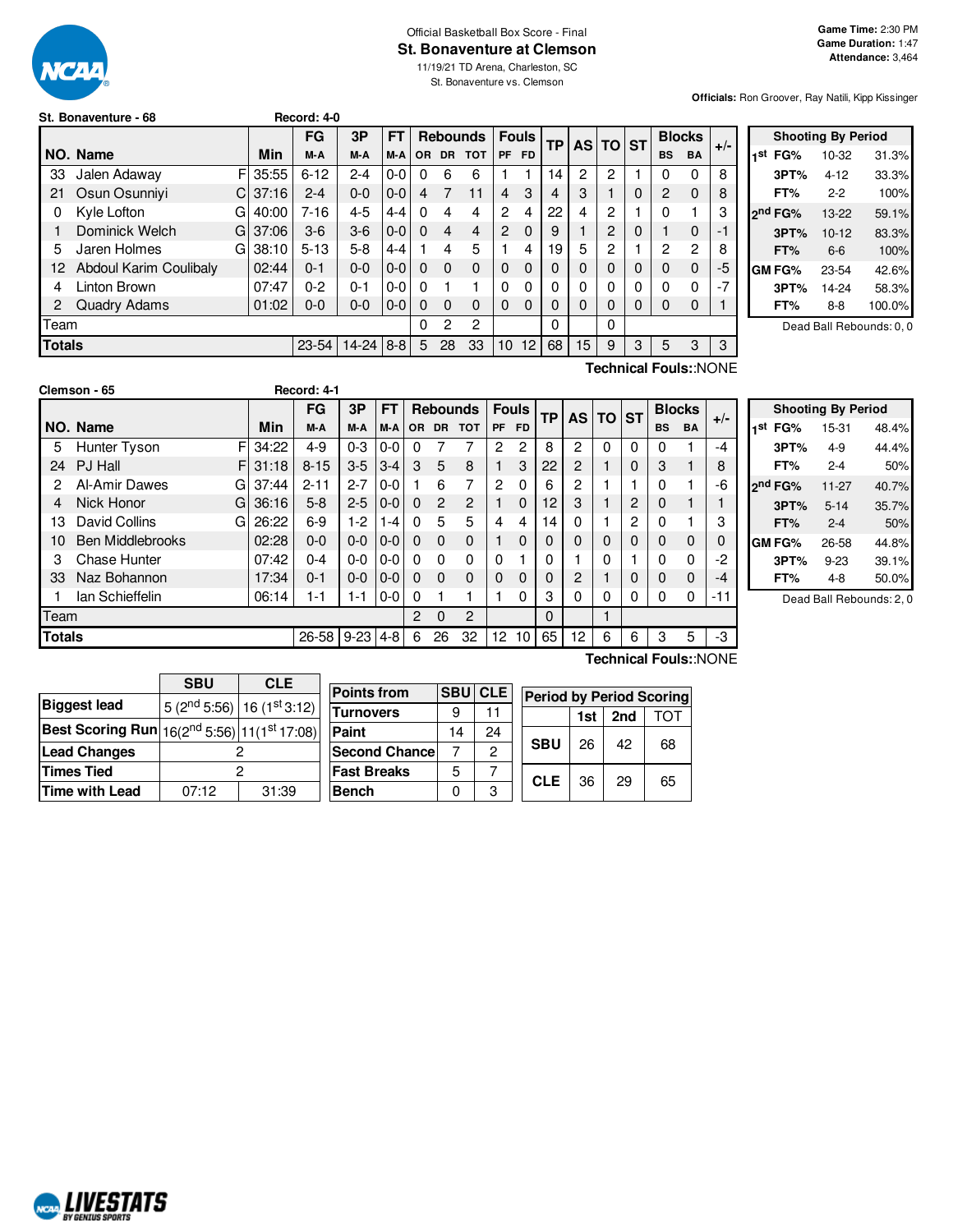

### Official Basketball Play by Play - First Half

**St. Bonaventure at Clemson**

**Officials:** Ron Groover, Ray Natili, Kipp Kissinger

### **Period 1**

| <b>Quarter Starters:</b> |                                                                                    |              |                |                                                 |                                                        |
|--------------------------|------------------------------------------------------------------------------------|--------------|----------------|-------------------------------------------------|--------------------------------------------------------|
| <b>CLE</b>               | 2 Dawes A<br>4 Honor N                                                             | 5 Tyson H    |                | 13 Collins D                                    | 24 Hall P                                              |
| <b>SBU</b>               | 0 Lofton K<br>1 Welch D                                                            | 5 Holmes J   |                | 21 Osunniyi O                                   | 33 Adaway J                                            |
| <b>Game Time</b>         | <b>CLE</b>                                                                         | <b>Score</b> | <b>Diff</b>    |                                                 | <b>SBU</b>                                             |
| 20:00                    | 24 HALL P jumpball lost                                                            |              |                | 21 OSUNNIYI O jumpball won                      |                                                        |
| 19:42                    |                                                                                    | $0 - 2$      | -2             | 0 LOFTON K 2pt FG in the paint, layup made (2)  |                                                        |
| 19:42                    |                                                                                    |              |                | 5 HOLMES J assist (1)                           |                                                        |
| 19:15                    | 13 COLLINS D 2pt FG in the paint, floating jump shot made (2)                      | $2 - 2$      | 0              |                                                 |                                                        |
| 19:04                    |                                                                                    |              |                |                                                 | 0 LOFTON K 2pt FG outside the paint, jump shot missed  |
| 19:01                    | 5 TYSON H defensive rebound (1)                                                    |              |                |                                                 |                                                        |
| 18:48                    | 24 HALL P foul drawn (1)                                                           |              |                | 21 OSUNNIYI O foul shooting (1 - 1)             |                                                        |
| 18:48                    | 24 HALL P free throw 1 - 2 missed                                                  |              |                |                                                 |                                                        |
| 18:48                    | offensive dead ball rebound (1)                                                    |              |                |                                                 |                                                        |
| 18:48                    | 24 HALL P free throw 2 - 2 made (1)                                                | $3 - 2$      | $\mathbf{1}$   |                                                 |                                                        |
| 18:33                    |                                                                                    |              |                | 1 WELCH D 3pt FG, jump shot missed              |                                                        |
| 18:29                    | 13 COLLINS D defensive rebound (1)                                                 |              |                |                                                 |                                                        |
| 18:22                    | 2 DAWES A 3pt FG, jump shot made (3)                                               | $6 - 2$      | 4              |                                                 |                                                        |
| 17:55                    |                                                                                    |              |                | 33 ADAWAY J 3pt FG, jump shot missed            |                                                        |
| 17:52                    |                                                                                    |              |                | 21 OSUNNIYI O offensive rebound (1)             |                                                        |
| 17:49                    |                                                                                    |              |                | 33 ADAWAY J turnover bad pass (1)               |                                                        |
| 17:34                    | 5 TYSON H 2pt FG from turnover outside the paint, turnaround<br>jump shot made (2) | $8 - 2$      | 6              |                                                 |                                                        |
| 17:34                    | 24 HALL P assist (1)                                                               |              |                |                                                 |                                                        |
| 17:20                    |                                                                                    |              |                | 0 LOFTON K 2pt FG in the paint, layup missed    |                                                        |
| 17:18                    | 5 TYSON H defensive rebound (2)                                                    |              |                |                                                 |                                                        |
| 17:08                    | 4 HONOR N 3pt FG, jump shot made (3)                                               | $11 - 2$     | 9              |                                                 |                                                        |
| 17:08                    | 2 DAWES A assist (1)                                                               |              |                |                                                 |                                                        |
| 17:07                    |                                                                                    |              |                | Timeout 30 Sec                                  |                                                        |
| 16:50                    |                                                                                    |              |                |                                                 | 33 ADAWAY J 2pt FG outside the paint, jump shot missed |
| 16:46                    | 2 DAWES A defensive rebound (1)                                                    |              |                |                                                 |                                                        |
| 16:33                    | 2 DAWES A 2pt FG in the paint, layup missed                                        |              |                |                                                 |                                                        |
| 16:31                    |                                                                                    |              |                | 1 WELCH D defensive rebound (1)                 |                                                        |
| 16:28                    | 24 HALL P foul shooting (1 - 1)                                                    |              |                | 5 HOLMES J foul drawn (1)                       |                                                        |
| 16:28                    |                                                                                    | $11 - 3$     | 8              | 5 HOLMES J free throw fast break 1 - 2 made (1) |                                                        |
| 16:28                    |                                                                                    | $11 - 4$     | $\overline{7}$ | 5 HOLMES J free throw fast break 2 - 2 made (2) |                                                        |
| 16:28                    | 24 HALL P substitution out                                                         |              |                |                                                 |                                                        |
| 16:28                    | 10 MIDDLEBROOKS B substitution in                                                  |              |                |                                                 |                                                        |
| 16:06                    | 13 COLLINS D 2pt FG in the paint, jump shot blocked                                |              |                |                                                 |                                                        |
| 16:06                    |                                                                                    |              |                | 21 OSUNNIYI O block (1)                         |                                                        |
| 16:06                    | offensive rebound (5)                                                              |              |                |                                                 |                                                        |
| 15:58                    | turnover shot clock (1)                                                            |              |                |                                                 |                                                        |
| 15:58                    |                                                                                    |              | Timeout media  |                                                 |                                                        |
| 15:36                    |                                                                                    |              |                |                                                 | 1 WELCH D 3pt FG from turnover, jump shot missed       |
| 15:32                    | 13 COLLINS D defensive rebound (2)                                                 |              |                |                                                 |                                                        |
| 15:12                    | 13 COLLINS D 3pt FG, jump shot missed                                              |              |                |                                                 |                                                        |
| 15:09                    |                                                                                    |              |                | 21 OSUNNIYI O defensive rebound (2)             |                                                        |
| 14:49                    | 10 MIDDLEBROOKS B foul personal (1 - 2)                                            |              |                | 21 OSUNNIYI O foul drawn (1)                    |                                                        |

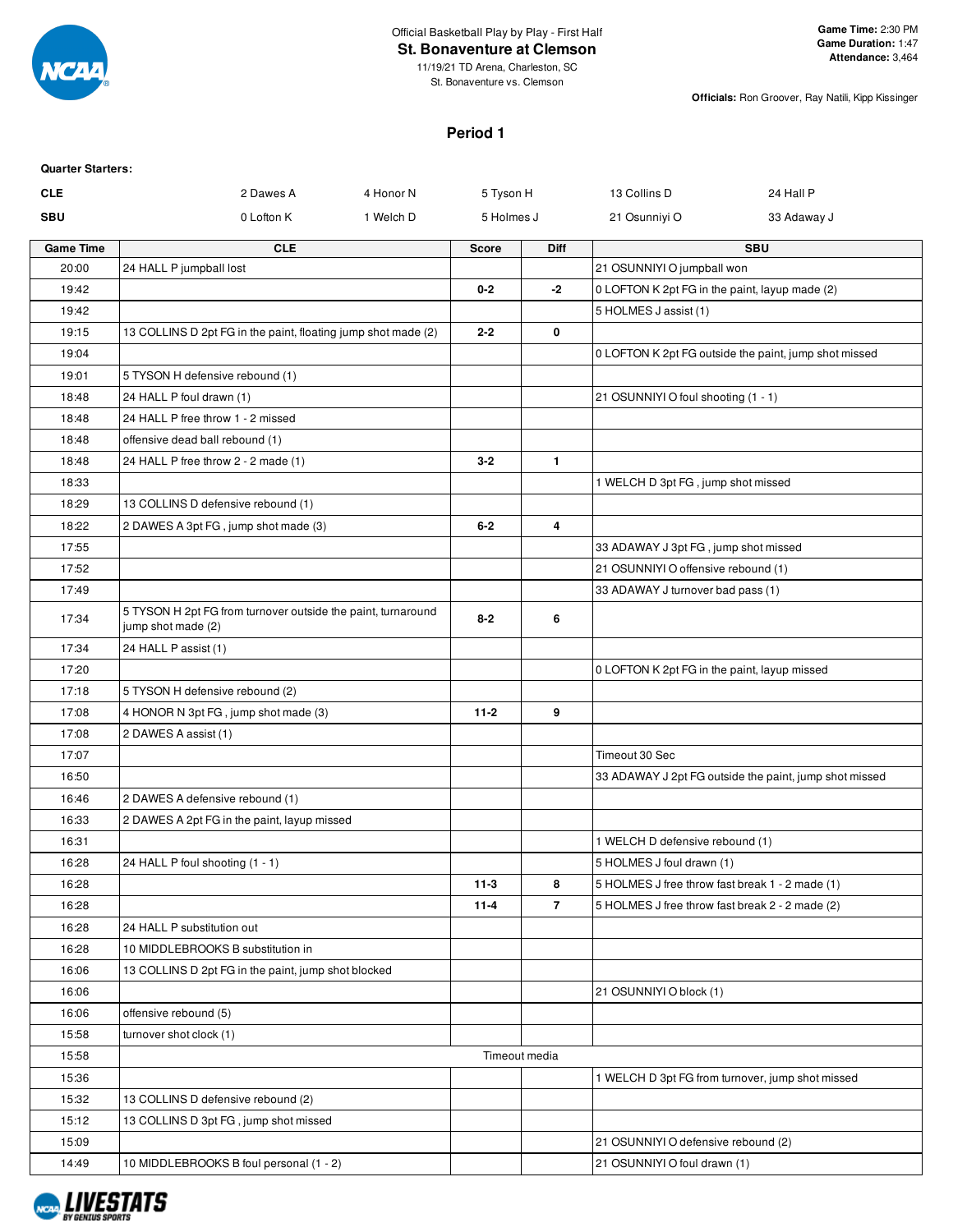

### Official Basketball Play by Play - First Half **St. Bonaventure at Clemson**

11/19/21 TD Arena, Charleston, SC St. Bonaventure vs. Clemson

| <b>Game Time</b> | <b>CLE</b>                                                                   | <b>Score</b> | <b>Diff</b>   | <b>SBU</b>                                                         |
|------------------|------------------------------------------------------------------------------|--------------|---------------|--------------------------------------------------------------------|
| 14:45            | 13 COLLINS D foul personal (1 - 3)                                           |              |               | 5 HOLMES J foul drawn (2)                                          |
| 14:38            |                                                                              |              |               | 5 HOLMES J 3pt FG, jump shot missed                                |
| 14:34            | 5 TYSON H defensive rebound (3)                                              |              |               |                                                                    |
| 14:26            | 5 TYSON H 3pt FG, jump shot missed                                           |              |               |                                                                    |
| 14:23            |                                                                              |              |               | 1 WELCH D defensive rebound (2)                                    |
| 14:15            |                                                                              |              |               | 0 LOFTON K 2pt FG in the paint, jump shot missed                   |
| 14:13            | 5 TYSON H defensive rebound (4)                                              |              |               |                                                                    |
| 14:03            | 2 DAWES A turnover lost ball (1)                                             |              |               | 0 LOFTON K steal (1)                                               |
| 14:00            | 5 TYSON H foul drawn (1)                                                     |              |               | 0 LOFTON K foul offensive (1 - 2)                                  |
| 14:00            |                                                                              |              |               | 0 LOFTON K turnover offensive (1)                                  |
| 14:00            | 2 DAWES A substitution out                                                   |              |               |                                                                    |
| 14:00            | 5 TYSON H substitution out                                                   |              |               |                                                                    |
| 14:00            | 10 MIDDLEBROOKS B substitution out                                           |              |               |                                                                    |
| 14:00            | 3 HUNTER C substitution in                                                   |              |               |                                                                    |
| 14:00            | 24 HALL P substitution in                                                    |              |               |                                                                    |
| 14:00            | 33 BOHANNON N substitution in                                                |              |               |                                                                    |
| 14:00            |                                                                              |              |               | 21 OSUNNIYI O substitution out                                     |
| 14:00            |                                                                              |              |               | 12 COULIBALY A substitution in                                     |
| 13:45            | 3 HUNTER C 2pt FG from turnover in the paint, layup missed                   |              |               |                                                                    |
| 13:42            |                                                                              |              |               | 33 ADAWAY J defensive rebound (1)                                  |
| 13:36            |                                                                              |              |               | 5 HOLMES J 2pt FG in the paint, jump shot missed                   |
| 13:34            |                                                                              |              |               | 5 HOLMES J offensive rebound (1)                                   |
| 13:28            |                                                                              |              |               | 33 ADAWAY J 2pt FG second chance in the paint, jump shot<br>missed |
| 13:25            | 4 HONOR N defensive rebound (1)                                              |              |               |                                                                    |
| 13:06            | 3 HUNTER C foul drawn (1)                                                    |              |               | 5 HOLMES J foul personal (1 - 3)                                   |
| 13:06            |                                                                              |              |               | 5 HOLMES J substitution out                                        |
| 13:06            |                                                                              |              |               | 4 BROWN L substitution in                                          |
| 12:54            | 13 COLLINS D 2pt FG in the paint, floating jump shot made (4)                | $13 - 4$     | 9             |                                                                    |
| 12:34            |                                                                              |              |               | 12 COULIBALY A 2pt FG outside the paint, jump shot missed          |
| 12:30            | 13 COLLINS D defensive rebound (3)                                           |              |               |                                                                    |
| 12:20            | 24 HALL P 2pt FG in the paint, layup made (3)                                | $15 - 4$     | 11            |                                                                    |
| 12:20            | 4 HONOR N assist (1)                                                         |              |               |                                                                    |
| 12:00            |                                                                              | $15-6$       | 9             | 0 LOFTON K 2pt FG outside the paint, jump shot made (4)            |
| 11:58            |                                                                              |              | Timeout media |                                                                    |
| 11:58            | 24 HALL P substitution out                                                   |              |               |                                                                    |
| 11:58            | 1 SCHIEFFELIN I substitution in                                              |              |               |                                                                    |
| 11:44            | 13 COLLINS D foul drawn (1)                                                  |              |               | 1 WELCH D foul shooting (1 - 4)                                    |
| 11:44            | 13 COLLINS D free throw 1 - 2 made (5)                                       | 16-6         | 10            |                                                                    |
| 11:44            | 4 HONOR N substitution out                                                   |              |               |                                                                    |
| 11:44            | 2 DAWES A substitution in                                                    |              |               |                                                                    |
| 11:43            | 13 COLLINS D free throw 2 - 2 missed                                         |              |               |                                                                    |
| 11:42            |                                                                              |              |               | 33 ADAWAY J defensive rebound (2)                                  |
| 11:30            | 13 COLLINS D steal (1)                                                       |              |               | 33 ADAWAY J turnover bad pass (2)                                  |
| 11:26            | 13 COLLINS D 2pt FG fast break from turnover in the paint,<br>dunk, made (7) | 18-6         | 12            |                                                                    |
| 11:16            | 1 SCHIEFFELIN I foul personal (1 - 4)                                        |              |               | 0 LOFTON K foul drawn (1)                                          |
| 11:16            |                                                                              |              |               | 1 WELCH D substitution out                                         |
| 11:16            |                                                                              |              |               | 12 COULIBALY A substitution out                                    |
| 11:16            |                                                                              |              |               | 5 HOLMES J substitution in                                         |
|                  |                                                                              |              |               |                                                                    |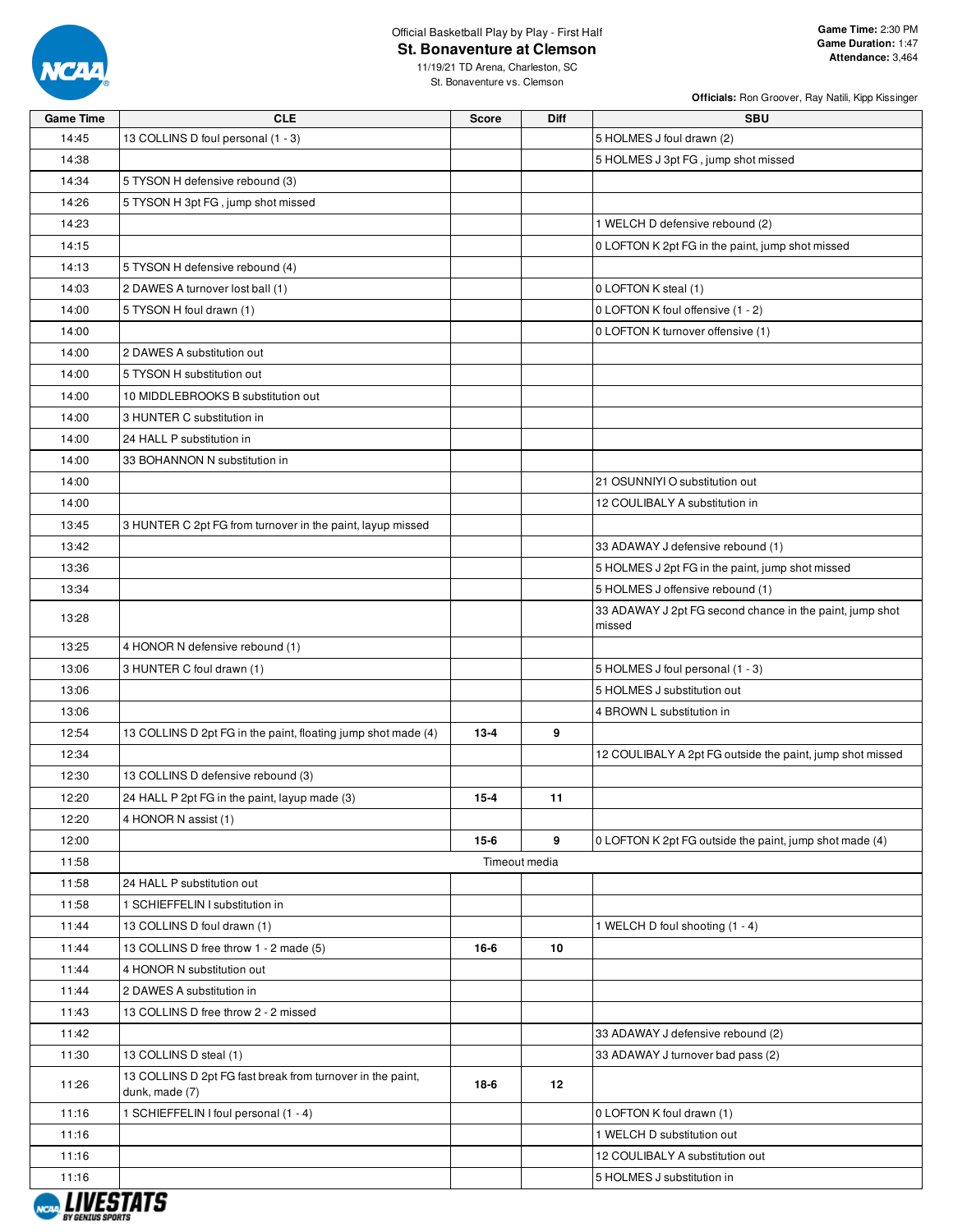

### Official Basketball Play by Play - First Half **St. Bonaventure at Clemson**

11/19/21 TD Arena, Charleston, SC St. Bonaventure vs. Clemson

| <b>Game Time</b> | <b>CLE</b>                                                     | <b>Score</b> | <b>Diff</b>    | <b>SBU</b>                                                        |
|------------------|----------------------------------------------------------------|--------------|----------------|-------------------------------------------------------------------|
| 11:16            |                                                                |              |                | 21 OSUNNIYI O substitution in                                     |
| 11:04            |                                                                | 18-9         | 9              | 33 ADAWAY J 3pt FG, jump shot made (3)                            |
| 11:04            |                                                                |              |                | 0 LOFTON K assist (1)                                             |
| 10:44            | 3 HUNTER C 2pt FG in the paint, jump shot missed               |              |                |                                                                   |
| 10:41            |                                                                |              |                | 21 OSUNNIYI O defensive rebound (3)                               |
| 10:32            |                                                                | 18-11        | $\overline{7}$ | 33 ADAWAY J 2pt FG in the paint, layup made (5)                   |
| 10:32            |                                                                |              |                | 21 OSUNNIYI O assist (1)                                          |
| 10:06            | 3 HUNTER C 2pt FG in the paint, jump shot missed               |              |                |                                                                   |
| 10:04            |                                                                |              |                | 21 OSUNNIYI O defensive rebound (4)                               |
| 09:57            |                                                                |              |                | 5 HOLMES J 3pt FG, jump shot missed                               |
| 09:52            | 2 DAWES A defensive rebound (2)                                |              |                |                                                                   |
| 09:42            | 2 DAWES A 2pt FG in the paint, layup missed                    |              |                |                                                                   |
| 09:40            |                                                                |              |                | 5 HOLMES J defensive rebound (2)                                  |
| 09:31            |                                                                |              |                | 33 ADAWAY J 2pt FG in the paint, jump shot missed                 |
| 09:29            | 1 SCHIEFFELIN I defensive rebound (1)                          |              |                |                                                                   |
| 09:11            | 1 SCHIEFFELIN I 3pt FG, jump shot made (3)                     | $21 - 11$    | 10             |                                                                   |
| 09:11            | 3 HUNTER C assist (1)                                          |              |                |                                                                   |
| 08:44            |                                                                | $21 - 13$    | 8              | 33 ADAWAY J 2pt FG in the paint, turnaround jump shot made<br>(7) |
| 08:32            | 2 DAWES A 3pt FG, jump shot missed                             |              |                |                                                                   |
| 08:29            |                                                                |              |                | 21 OSUNNIYI O defensive rebound (5)                               |
| 08:22            | 13 COLLINS D foul personal (2 - 5)                             |              |                | 21 OSUNNIYI O foul drawn (2)                                      |
| 08:22            | 1 SCHIEFFELIN I substitution out                               |              |                |                                                                   |
| 08:22            | 13 COLLINS D substitution out                                  |              |                |                                                                   |
| 08:22            | 33 BOHANNON N substitution out                                 |              |                |                                                                   |
| 08:22            | 4 HONOR N substitution in                                      |              |                |                                                                   |
| 08:22            | 5 TYSON H substitution in                                      |              |                |                                                                   |
| 08:22            | 24 HALL P substitution in                                      |              |                |                                                                   |
| 08:22            |                                                                |              |                | 33 ADAWAY J substitution out                                      |
| 08:22            |                                                                |              |                | 1 WELCH D substitution in                                         |
| 08:17            | 3 HUNTER C steal (1)                                           |              |                | 0 LOFTON K turnover lost ball (2)                                 |
| 08:11            | 3 HUNTER C 2pt FG from turnover in the paint, layup missed     |              |                |                                                                   |
| 08:09            |                                                                |              |                | defensive rebound (12)                                            |
| 08:09            | 3 HUNTER C substitution out                                    |              |                |                                                                   |
| 08:09            | 33 BOHANNON N substitution in                                  |              |                |                                                                   |
| 07:47            |                                                                | $21 - 16$    | 5              | 5 HOLMES J 3pt FG, jump shot made (5)                             |
| 07:47            |                                                                |              |                | 21 OSUNNIYI O assist (2)                                          |
| 07:25            | 24 HALL P 2pt FG outside the paint, pull up jump shot made (5) | 23-16        | $\overline{7}$ |                                                                   |
| 07:13            |                                                                |              |                | 5 HOLMES J 2pt FG in the paint, jump shot blocked                 |
| 07:13            | 24 HALL P block (1)                                            |              |                |                                                                   |
| 07:08            | 4 HONOR N defensive rebound (2)                                |              |                |                                                                   |
| 07:06            | 2 DAWES A 3pt FG fast break, jump shot made (6)                | 26-16        | 10             |                                                                   |
| 07:06            | 5 TYSON H assist (1)                                           |              |                |                                                                   |
| 06:32            |                                                                |              |                | 4 BROWN L 3pt FG, jump shot missed                                |
| 06:29            | 2 DAWES A defensive rebound (3)                                |              |                |                                                                   |
| 06:26            | 2 DAWES A 3pt FG, jump shot missed                             |              |                |                                                                   |
| 06:23            |                                                                |              |                | 4 BROWN L defensive rebound (1)                                   |
| 06:12            |                                                                |              |                | 0 LOFTON K 2pt FG outside the paint, jump shot missed             |
| 06:08            | 5 TYSON H defensive rebound (5)                                |              |                |                                                                   |

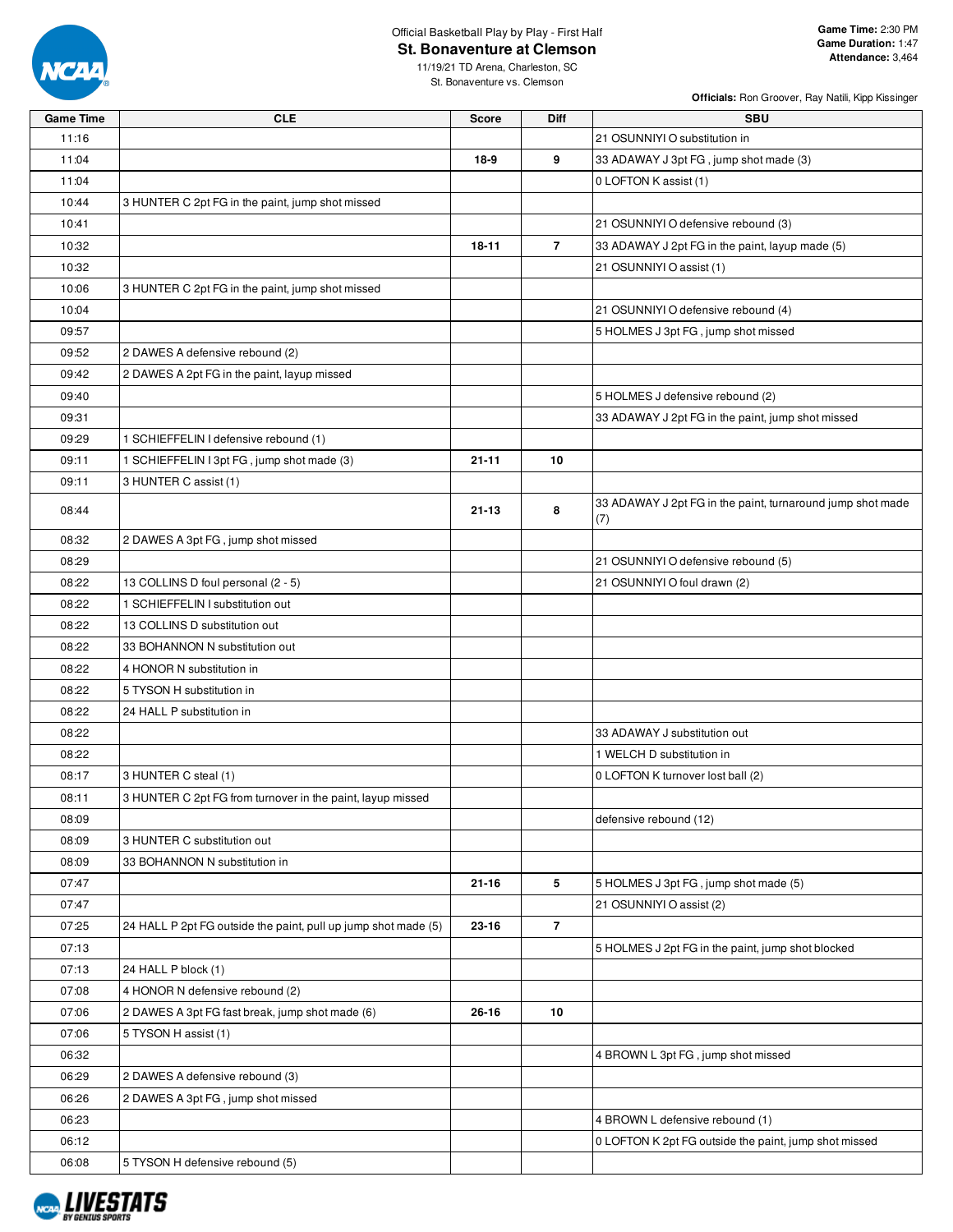

### Official Basketball Play by Play - First Half **St. Bonaventure at Clemson**

11/19/21 TD Arena, Charleston, SC St. Bonaventure vs. Clemson

| 05:50<br>24 HALL P 2pt FG outside the paint, jump shot made (7)<br>$28 - 16$<br>12<br>05:50<br>33 BOHANNON N assist (1)<br>05:27<br>4 BROWN L 2pt FG in the paint, layup missed<br>05:24<br>24 HALL P defensive rebound (1)<br>05:20<br>4 HONOR N 2pt FG fast break in the paint, layup made (5)<br>$30 - 16$<br>14<br>05:19<br>Timeout 30 Sec<br>Timeout media<br>05:19<br>05:19<br>4 BROWN L substitution out<br>05:19<br>33 ADAWAY J substitution in<br>05:00<br>5 HOLMES J 2pt FG in the paint, jump shot missed<br>04:58<br>24 HALL P defensive rebound (2)<br>24 HALL P 2pt FG outside the paint, jump shot missed<br>04:44<br>04:41<br>21 OSUNNIYI O defensive rebound (6)<br>04:23<br>2 DAWES A steal (1)<br>1 WELCH D turnover bad pass (1)<br>2 DAWES A 2pt FG from turnover in the paint, layup blocked<br>04:15<br>21 OSUNNIYI O block (2)<br>04:15<br>21 OSUNNIYI O defensive rebound (7)<br>04:10<br>04:07<br>0 LOFTON K 2pt FG in the paint, layup blocked<br>04:07<br>24 HALL P block (2)<br>2 DAWES A defensive rebound (4)<br>04:03<br>04:01<br>4 HONOR N 3pt FG, jump shot missed<br>03:57<br>33 ADAWAY J defensive rebound (3)<br>03:37<br>5 HOLMES J 3pt FG, jump shot missed<br>03:34<br>2 DAWES A defensive rebound (5)<br>03:12<br>5 TYSON H 2pt FG in the paint, dunk, made (4)<br>$32 - 16$<br>16<br>14<br>02:57<br>$32 - 18$<br>33 ADAWAY J 2pt FG outside the paint, jump shot made (9)<br>02:34<br>4 HONOR N 2pt FG in the paint, layup made (7)<br>16<br>34-18<br>02:20<br>1 WELCH D 3pt FG, jump shot missed<br>24 HALL P defensive rebound (3)<br>02:16 | <b>Game Time</b> | <b>CLE</b> | <b>Score</b> | Diff | <b>SBU</b> |
|-----------------------------------------------------------------------------------------------------------------------------------------------------------------------------------------------------------------------------------------------------------------------------------------------------------------------------------------------------------------------------------------------------------------------------------------------------------------------------------------------------------------------------------------------------------------------------------------------------------------------------------------------------------------------------------------------------------------------------------------------------------------------------------------------------------------------------------------------------------------------------------------------------------------------------------------------------------------------------------------------------------------------------------------------------------------------------------------------------------------------------------------------------------------------------------------------------------------------------------------------------------------------------------------------------------------------------------------------------------------------------------------------------------------------------------------------------------------------------------------------------------------------------------------------------------------------------------------|------------------|------------|--------------|------|------------|
|                                                                                                                                                                                                                                                                                                                                                                                                                                                                                                                                                                                                                                                                                                                                                                                                                                                                                                                                                                                                                                                                                                                                                                                                                                                                                                                                                                                                                                                                                                                                                                                         |                  |            |              |      |            |
|                                                                                                                                                                                                                                                                                                                                                                                                                                                                                                                                                                                                                                                                                                                                                                                                                                                                                                                                                                                                                                                                                                                                                                                                                                                                                                                                                                                                                                                                                                                                                                                         |                  |            |              |      |            |
|                                                                                                                                                                                                                                                                                                                                                                                                                                                                                                                                                                                                                                                                                                                                                                                                                                                                                                                                                                                                                                                                                                                                                                                                                                                                                                                                                                                                                                                                                                                                                                                         |                  |            |              |      |            |
|                                                                                                                                                                                                                                                                                                                                                                                                                                                                                                                                                                                                                                                                                                                                                                                                                                                                                                                                                                                                                                                                                                                                                                                                                                                                                                                                                                                                                                                                                                                                                                                         |                  |            |              |      |            |
|                                                                                                                                                                                                                                                                                                                                                                                                                                                                                                                                                                                                                                                                                                                                                                                                                                                                                                                                                                                                                                                                                                                                                                                                                                                                                                                                                                                                                                                                                                                                                                                         |                  |            |              |      |            |
|                                                                                                                                                                                                                                                                                                                                                                                                                                                                                                                                                                                                                                                                                                                                                                                                                                                                                                                                                                                                                                                                                                                                                                                                                                                                                                                                                                                                                                                                                                                                                                                         |                  |            |              |      |            |
|                                                                                                                                                                                                                                                                                                                                                                                                                                                                                                                                                                                                                                                                                                                                                                                                                                                                                                                                                                                                                                                                                                                                                                                                                                                                                                                                                                                                                                                                                                                                                                                         |                  |            |              |      |            |
|                                                                                                                                                                                                                                                                                                                                                                                                                                                                                                                                                                                                                                                                                                                                                                                                                                                                                                                                                                                                                                                                                                                                                                                                                                                                                                                                                                                                                                                                                                                                                                                         |                  |            |              |      |            |
|                                                                                                                                                                                                                                                                                                                                                                                                                                                                                                                                                                                                                                                                                                                                                                                                                                                                                                                                                                                                                                                                                                                                                                                                                                                                                                                                                                                                                                                                                                                                                                                         |                  |            |              |      |            |
|                                                                                                                                                                                                                                                                                                                                                                                                                                                                                                                                                                                                                                                                                                                                                                                                                                                                                                                                                                                                                                                                                                                                                                                                                                                                                                                                                                                                                                                                                                                                                                                         |                  |            |              |      |            |
|                                                                                                                                                                                                                                                                                                                                                                                                                                                                                                                                                                                                                                                                                                                                                                                                                                                                                                                                                                                                                                                                                                                                                                                                                                                                                                                                                                                                                                                                                                                                                                                         |                  |            |              |      |            |
|                                                                                                                                                                                                                                                                                                                                                                                                                                                                                                                                                                                                                                                                                                                                                                                                                                                                                                                                                                                                                                                                                                                                                                                                                                                                                                                                                                                                                                                                                                                                                                                         |                  |            |              |      |            |
|                                                                                                                                                                                                                                                                                                                                                                                                                                                                                                                                                                                                                                                                                                                                                                                                                                                                                                                                                                                                                                                                                                                                                                                                                                                                                                                                                                                                                                                                                                                                                                                         |                  |            |              |      |            |
|                                                                                                                                                                                                                                                                                                                                                                                                                                                                                                                                                                                                                                                                                                                                                                                                                                                                                                                                                                                                                                                                                                                                                                                                                                                                                                                                                                                                                                                                                                                                                                                         |                  |            |              |      |            |
|                                                                                                                                                                                                                                                                                                                                                                                                                                                                                                                                                                                                                                                                                                                                                                                                                                                                                                                                                                                                                                                                                                                                                                                                                                                                                                                                                                                                                                                                                                                                                                                         |                  |            |              |      |            |
|                                                                                                                                                                                                                                                                                                                                                                                                                                                                                                                                                                                                                                                                                                                                                                                                                                                                                                                                                                                                                                                                                                                                                                                                                                                                                                                                                                                                                                                                                                                                                                                         |                  |            |              |      |            |
|                                                                                                                                                                                                                                                                                                                                                                                                                                                                                                                                                                                                                                                                                                                                                                                                                                                                                                                                                                                                                                                                                                                                                                                                                                                                                                                                                                                                                                                                                                                                                                                         |                  |            |              |      |            |
|                                                                                                                                                                                                                                                                                                                                                                                                                                                                                                                                                                                                                                                                                                                                                                                                                                                                                                                                                                                                                                                                                                                                                                                                                                                                                                                                                                                                                                                                                                                                                                                         |                  |            |              |      |            |
|                                                                                                                                                                                                                                                                                                                                                                                                                                                                                                                                                                                                                                                                                                                                                                                                                                                                                                                                                                                                                                                                                                                                                                                                                                                                                                                                                                                                                                                                                                                                                                                         |                  |            |              |      |            |
|                                                                                                                                                                                                                                                                                                                                                                                                                                                                                                                                                                                                                                                                                                                                                                                                                                                                                                                                                                                                                                                                                                                                                                                                                                                                                                                                                                                                                                                                                                                                                                                         |                  |            |              |      |            |
|                                                                                                                                                                                                                                                                                                                                                                                                                                                                                                                                                                                                                                                                                                                                                                                                                                                                                                                                                                                                                                                                                                                                                                                                                                                                                                                                                                                                                                                                                                                                                                                         |                  |            |              |      |            |
|                                                                                                                                                                                                                                                                                                                                                                                                                                                                                                                                                                                                                                                                                                                                                                                                                                                                                                                                                                                                                                                                                                                                                                                                                                                                                                                                                                                                                                                                                                                                                                                         |                  |            |              |      |            |
|                                                                                                                                                                                                                                                                                                                                                                                                                                                                                                                                                                                                                                                                                                                                                                                                                                                                                                                                                                                                                                                                                                                                                                                                                                                                                                                                                                                                                                                                                                                                                                                         |                  |            |              |      |            |
|                                                                                                                                                                                                                                                                                                                                                                                                                                                                                                                                                                                                                                                                                                                                                                                                                                                                                                                                                                                                                                                                                                                                                                                                                                                                                                                                                                                                                                                                                                                                                                                         |                  |            |              |      |            |
|                                                                                                                                                                                                                                                                                                                                                                                                                                                                                                                                                                                                                                                                                                                                                                                                                                                                                                                                                                                                                                                                                                                                                                                                                                                                                                                                                                                                                                                                                                                                                                                         |                  |            |              |      |            |
|                                                                                                                                                                                                                                                                                                                                                                                                                                                                                                                                                                                                                                                                                                                                                                                                                                                                                                                                                                                                                                                                                                                                                                                                                                                                                                                                                                                                                                                                                                                                                                                         |                  |            |              |      |            |
|                                                                                                                                                                                                                                                                                                                                                                                                                                                                                                                                                                                                                                                                                                                                                                                                                                                                                                                                                                                                                                                                                                                                                                                                                                                                                                                                                                                                                                                                                                                                                                                         |                  |            |              |      |            |
|                                                                                                                                                                                                                                                                                                                                                                                                                                                                                                                                                                                                                                                                                                                                                                                                                                                                                                                                                                                                                                                                                                                                                                                                                                                                                                                                                                                                                                                                                                                                                                                         |                  |            |              |      |            |
|                                                                                                                                                                                                                                                                                                                                                                                                                                                                                                                                                                                                                                                                                                                                                                                                                                                                                                                                                                                                                                                                                                                                                                                                                                                                                                                                                                                                                                                                                                                                                                                         |                  |            |              |      |            |
|                                                                                                                                                                                                                                                                                                                                                                                                                                                                                                                                                                                                                                                                                                                                                                                                                                                                                                                                                                                                                                                                                                                                                                                                                                                                                                                                                                                                                                                                                                                                                                                         |                  |            |              |      |            |
| 02:02<br>2 DAWES A 2pt FG in the paint, layup missed                                                                                                                                                                                                                                                                                                                                                                                                                                                                                                                                                                                                                                                                                                                                                                                                                                                                                                                                                                                                                                                                                                                                                                                                                                                                                                                                                                                                                                                                                                                                    |                  |            |              |      |            |
| 33 ADAWAY J defensive rebound (4)<br>02:00                                                                                                                                                                                                                                                                                                                                                                                                                                                                                                                                                                                                                                                                                                                                                                                                                                                                                                                                                                                                                                                                                                                                                                                                                                                                                                                                                                                                                                                                                                                                              |                  |            |              |      |            |
| $34 - 21$<br>1 WELCH D 3pt FG, jump shot made (3)<br>01:43<br>13                                                                                                                                                                                                                                                                                                                                                                                                                                                                                                                                                                                                                                                                                                                                                                                                                                                                                                                                                                                                                                                                                                                                                                                                                                                                                                                                                                                                                                                                                                                        |                  |            |              |      |            |
| 21 OSUNNIYI O assist (3)<br>01:43                                                                                                                                                                                                                                                                                                                                                                                                                                                                                                                                                                                                                                                                                                                                                                                                                                                                                                                                                                                                                                                                                                                                                                                                                                                                                                                                                                                                                                                                                                                                                       |                  |            |              |      |            |
| 01:24<br>Timeout media                                                                                                                                                                                                                                                                                                                                                                                                                                                                                                                                                                                                                                                                                                                                                                                                                                                                                                                                                                                                                                                                                                                                                                                                                                                                                                                                                                                                                                                                                                                                                                  |                  |            |              |      |            |
| 33 ADAWAY J substitution out<br>01:24                                                                                                                                                                                                                                                                                                                                                                                                                                                                                                                                                                                                                                                                                                                                                                                                                                                                                                                                                                                                                                                                                                                                                                                                                                                                                                                                                                                                                                                                                                                                                   |                  |            |              |      |            |
| 01:24<br>2 ADAMS Q substitution in                                                                                                                                                                                                                                                                                                                                                                                                                                                                                                                                                                                                                                                                                                                                                                                                                                                                                                                                                                                                                                                                                                                                                                                                                                                                                                                                                                                                                                                                                                                                                      |                  |            |              |      |            |
| 01:13<br>24 HALL P 2pt FG in the paint, layup made (9)<br>36-21<br>15                                                                                                                                                                                                                                                                                                                                                                                                                                                                                                                                                                                                                                                                                                                                                                                                                                                                                                                                                                                                                                                                                                                                                                                                                                                                                                                                                                                                                                                                                                                   |                  |            |              |      |            |
| 01:13<br>33 BOHANNON N assist (2)                                                                                                                                                                                                                                                                                                                                                                                                                                                                                                                                                                                                                                                                                                                                                                                                                                                                                                                                                                                                                                                                                                                                                                                                                                                                                                                                                                                                                                                                                                                                                       |                  |            |              |      |            |
| 01:13<br>Timeout 30 Sec                                                                                                                                                                                                                                                                                                                                                                                                                                                                                                                                                                                                                                                                                                                                                                                                                                                                                                                                                                                                                                                                                                                                                                                                                                                                                                                                                                                                                                                                                                                                                                 |                  |            |              |      |            |
| 01:13<br>24 HALL P substitution out                                                                                                                                                                                                                                                                                                                                                                                                                                                                                                                                                                                                                                                                                                                                                                                                                                                                                                                                                                                                                                                                                                                                                                                                                                                                                                                                                                                                                                                                                                                                                     |                  |            |              |      |            |
| 01:13<br>1 SCHIEFFELIN I substitution in                                                                                                                                                                                                                                                                                                                                                                                                                                                                                                                                                                                                                                                                                                                                                                                                                                                                                                                                                                                                                                                                                                                                                                                                                                                                                                                                                                                                                                                                                                                                                |                  |            |              |      |            |
| 00:51<br>36-24<br>12<br>1 WELCH D 3pt FG, jump shot made (6)                                                                                                                                                                                                                                                                                                                                                                                                                                                                                                                                                                                                                                                                                                                                                                                                                                                                                                                                                                                                                                                                                                                                                                                                                                                                                                                                                                                                                                                                                                                            |                  |            |              |      |            |
| 0 LOFTON K assist (2)<br>00:51                                                                                                                                                                                                                                                                                                                                                                                                                                                                                                                                                                                                                                                                                                                                                                                                                                                                                                                                                                                                                                                                                                                                                                                                                                                                                                                                                                                                                                                                                                                                                          |                  |            |              |      |            |
| 00:24<br>5 TYSON H 2pt FG outside the paint, jump shot missed                                                                                                                                                                                                                                                                                                                                                                                                                                                                                                                                                                                                                                                                                                                                                                                                                                                                                                                                                                                                                                                                                                                                                                                                                                                                                                                                                                                                                                                                                                                           |                  |            |              |      |            |
| 00:22<br>defensive rebound (18)                                                                                                                                                                                                                                                                                                                                                                                                                                                                                                                                                                                                                                                                                                                                                                                                                                                                                                                                                                                                                                                                                                                                                                                                                                                                                                                                                                                                                                                                                                                                                         |                  |            |              |      |            |
| 00:22<br>2 ADAMS Q substitution out                                                                                                                                                                                                                                                                                                                                                                                                                                                                                                                                                                                                                                                                                                                                                                                                                                                                                                                                                                                                                                                                                                                                                                                                                                                                                                                                                                                                                                                                                                                                                     |                  |            |              |      |            |
| 00:22<br>33 ADAWAY J substitution in                                                                                                                                                                                                                                                                                                                                                                                                                                                                                                                                                                                                                                                                                                                                                                                                                                                                                                                                                                                                                                                                                                                                                                                                                                                                                                                                                                                                                                                                                                                                                    |                  |            |              |      |            |
| 00:22<br>4 HONOR N substitution out                                                                                                                                                                                                                                                                                                                                                                                                                                                                                                                                                                                                                                                                                                                                                                                                                                                                                                                                                                                                                                                                                                                                                                                                                                                                                                                                                                                                                                                                                                                                                     |                  |            |              |      |            |
| 00:22<br>3 HUNTER C substitution in                                                                                                                                                                                                                                                                                                                                                                                                                                                                                                                                                                                                                                                                                                                                                                                                                                                                                                                                                                                                                                                                                                                                                                                                                                                                                                                                                                                                                                                                                                                                                     |                  |            |              |      |            |

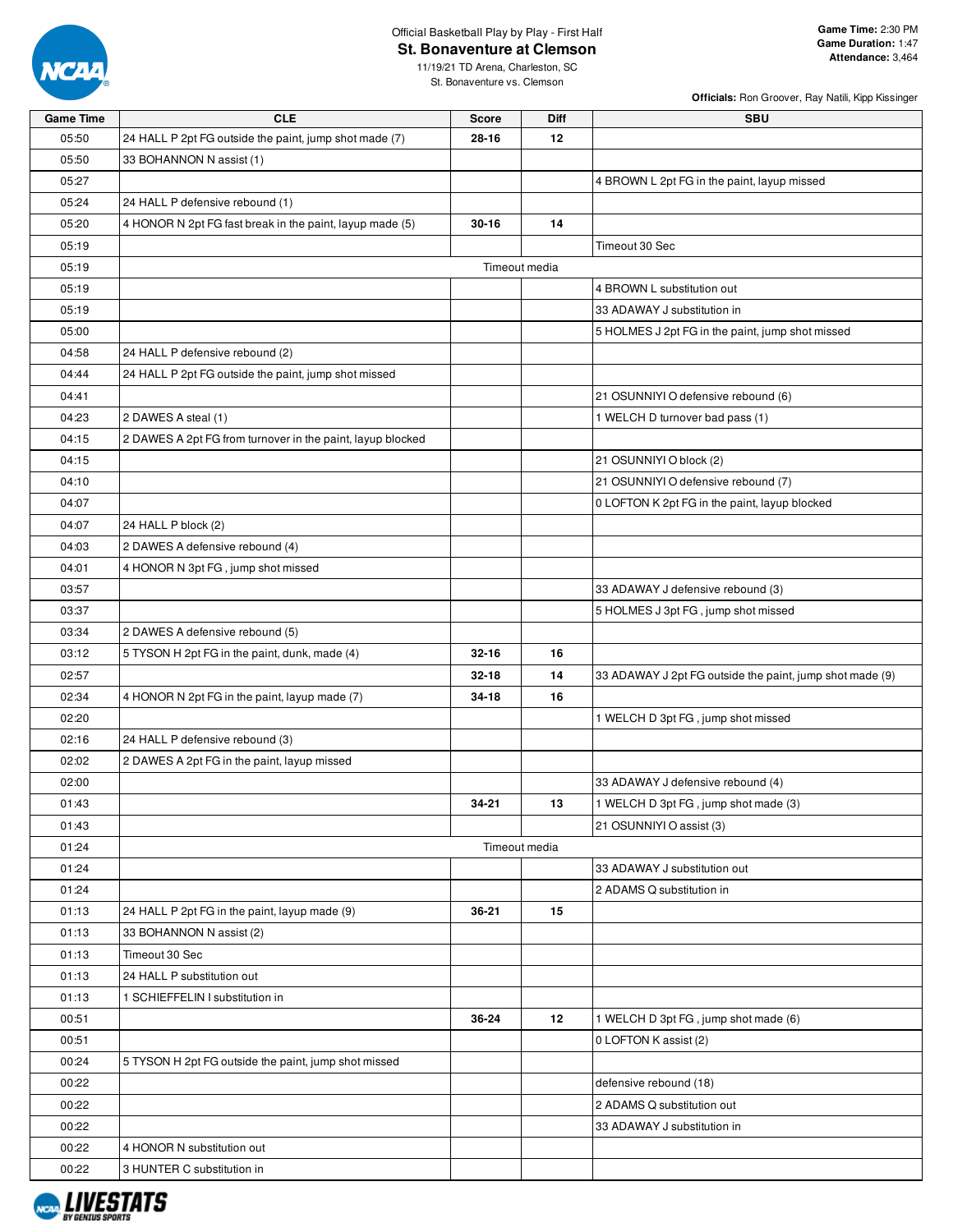### Official Basketball Play by Play - First Half

**St. Bonaventure at Clemson**



**Game Time:** 2:30 PM **Game Duration:** 1:47 **Attendance:** 3,464

11/19/21 TD Arena, Charleston, SC St. Bonaventure vs. Clemson

| <b>Game Time</b> | <b>CLE</b> | <b>Score</b>         | <b>Diff</b> | <b>SBU</b>                                                         |
|------------------|------------|----------------------|-------------|--------------------------------------------------------------------|
| 00:05            |            |                      |             | 0 LOFTON K 2pt FG in the paint, layup missed                       |
| 00:04            |            |                      |             | 21 OSUNNIYI O offensive rebound (8)                                |
| 00:04            |            | 36-26                | 10          | 21 OSUNNIYI O 2pt FG second chance in the paint, layup made<br>(2) |
|                  |            | <b>END OF PERIOD</b> |             |                                                                    |
|                  |            | <b>CLE 36-26 SBU</b> |             |                                                                    |

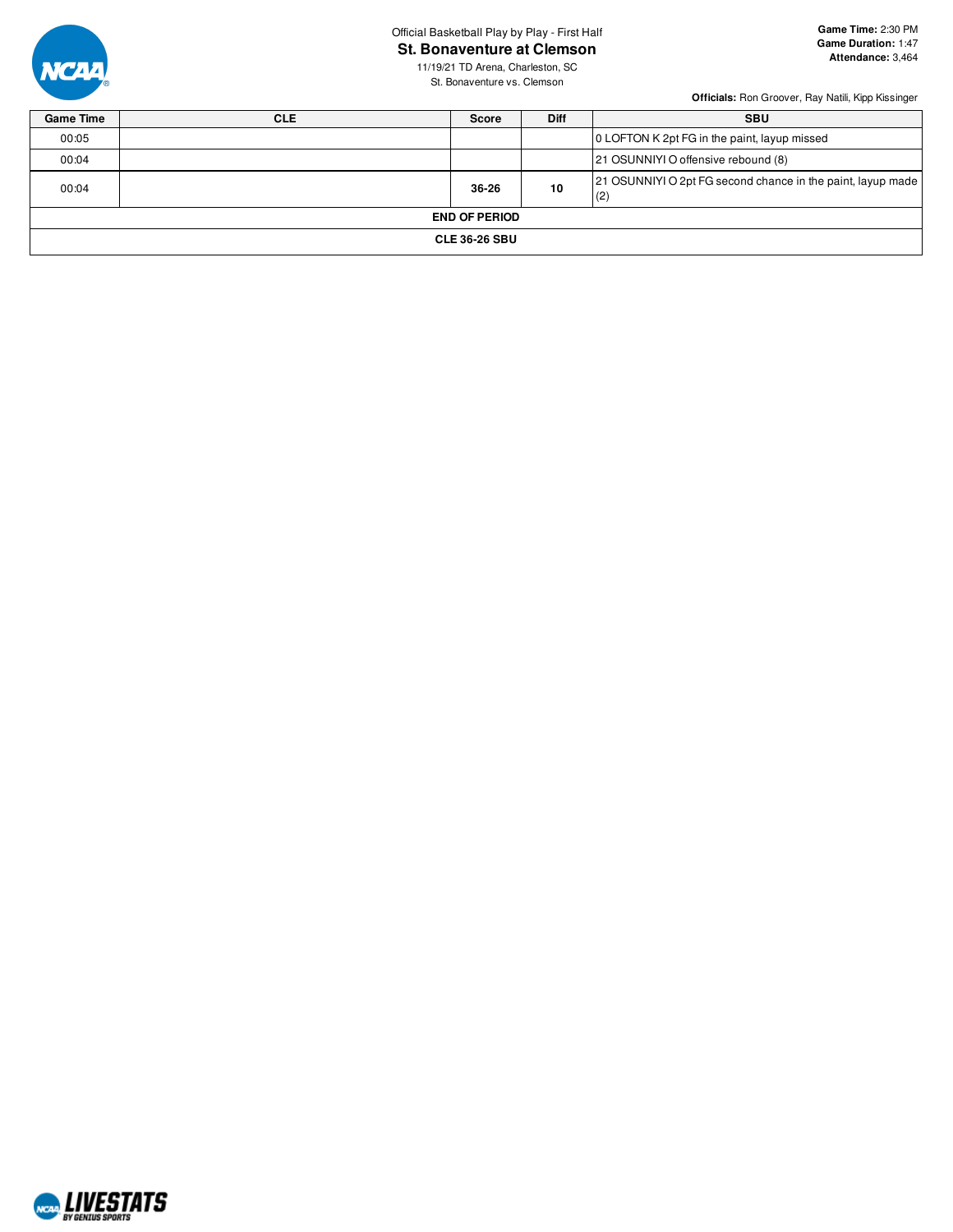

## Official Basketball Box Score - First Half **St. Bonaventure at Clemson**

11/19/21 TD Arena, Charleston, SC St. Bonaventure vs. Clemson

**Officials:** Ron Groover, Ray Natili, Kipp Kissinger

### **St. Bonaventure - 26**

|               |                        |   |       | FG      | 3P       | FΤ      |           |                | <b>Rebounds</b> |           | <b>Fouls</b> | <b>TP</b> | <b>AS</b> | <b>TO ST</b> |   |           | <b>Blocks</b>  | $+/-$ |
|---------------|------------------------|---|-------|---------|----------|---------|-----------|----------------|-----------------|-----------|--------------|-----------|-----------|--------------|---|-----------|----------------|-------|
|               | NO. Name               |   | Min   | M-A     | M-A      | M-A     | <b>OR</b> | <b>DR</b>      | <b>TOT</b>      | <b>PF</b> | <b>FD</b>    |           |           |              |   | <b>BS</b> | <b>BA</b>      |       |
| 33            | Jalen Adaway           | F | 15:55 | 4-8     | $1-2$    | $0-0$   | 0         | 4              | 4               | 0         | 0            | 9         | 0         | 2            | 0 | 0         | 0              | -5    |
| 21            | Osun Osunniyi          | C | 17:16 | 1-1     | $0 - 0$  | $0 - 0$ | 2         | 6              | 8               |           | 2            | 2         | 3         | 0            | 0 | 2         | 0              | -5    |
| 0             | Kyle Lofton            | G | 20:00 | $2 - 8$ | $0 - 0$  | 0-0     | 0         | $\Omega$       | $\Omega$        |           |              | 4         | 2         | 2            |   | 0         |                | -10   |
|               | Dominick Welch         | G | 17:06 | $2 - 5$ | $2 - 5$  | $0-0$   | 0         | $\overline{2}$ | 2               |           | $\Omega$     | 6         | 0         |              | 0 | 0         | $\Omega$       | $-14$ |
| 5             | Jaren Holmes           | G | 18:10 | 1-7     | 1-4      | $2-2$   |           |                | 2               |           | 2            | 5         |           | 0            | 0 | $\Omega$  |                | -5    |
| 12            | Abdoul Karim Coulibaly |   | 02:44 | $0 - 1$ | $0 - 0$  | $0-0$   | 0         | $\Omega$       | $\Omega$        | $\Omega$  | 0            | 0         | 0         | 0            | 0 | $\Omega$  | 0              | $-5$  |
| 4             | Linton Brown           |   | 07:47 | 0-2     | $0 - 1$  | $0-0$   | 0         |                |                 | $\Omega$  | 0            | 0         | 0         | 0            | 0 | $\Omega$  | 0              | $-7$  |
| 2             | Quadry Adams           |   | 01:02 | $0 - 0$ | $0 - 0$  | $0-0$   | 0         | $\Omega$       | $\Omega$        | $\Omega$  | $\Omega$     | 0         | 0         | 0            | 0 | 0         | 0              |       |
| Team          |                        |   |       |         |          |         | 0         | $\overline{2}$ | 2               |           |              | 0         |           | 0            |   |           |                |       |
| <b>Totals</b> |                        |   |       | $10-32$ | $4 - 12$ | $2 - 2$ | 3         | 16             | 19              | 4         | 5            | 26        | 6         | 5            |   | 2         | $\overline{2}$ | $-10$ |

|     | <b>Shooting By Period</b> |          |        |  |  |  |  |  |  |  |  |  |  |
|-----|---------------------------|----------|--------|--|--|--|--|--|--|--|--|--|--|
| 1st | FG%                       | 10-32    | 31.3%  |  |  |  |  |  |  |  |  |  |  |
|     | 3PT%                      | $4 - 12$ | 33.3%  |  |  |  |  |  |  |  |  |  |  |
|     | FT%                       | 2-2      | 100%   |  |  |  |  |  |  |  |  |  |  |
|     | GM FG%                    | 10-32    | 31.3%  |  |  |  |  |  |  |  |  |  |  |
|     | 3PT%                      | $4 - 12$ | 33.3%  |  |  |  |  |  |  |  |  |  |  |
|     | FT%                       | $2-2$    | 100.0% |  |  |  |  |  |  |  |  |  |  |

Dead Ball Rebounds: 0, 0

### **Clemson - 36**

**Technical Fouls:**:NONE

|                                   |                         |       | FG      | 3P      | FТ      |          |               | <b>Rebounds</b> |           | <b>Fouls</b> | TP |                | <b>AS TO</b> | <b>ST</b> | <b>Blocks</b> |             | $+/-$ |
|-----------------------------------|-------------------------|-------|---------|---------|---------|----------|---------------|-----------------|-----------|--------------|----|----------------|--------------|-----------|---------------|-------------|-------|
|                                   | NO. Name                | Min   | M-A     | M-A     | M-A     | OR.      | <b>DR</b>     | <b>TOT</b>      | <b>PF</b> | FD.          |    |                |              |           | <b>BS</b>     | <b>BA</b>   |       |
| 5                                 | F<br>Hunter Tyson       | 14:22 | 2-4     | $0 - 1$ | $0-0$   | 0        | 5             | 5               | 0         |              | 4  |                | 0            | 0         | ი             | 0           | 9     |
| 24                                | PJ Hall<br>F.           | 12:43 | $4 - 5$ | $0 - 0$ | $1-2$   | $\Omega$ | 3             | 3               |           |              | 9  |                | 0            | 0         | 2             | $\mathbf 0$ | 16    |
| 2                                 | Al-Amir Dawes<br>G      | 17:44 | $2 - 8$ | $2 - 4$ | $0 - 0$ | 0        | 5             | 5               | 0         | 0            | 6  |                |              |           | 0             |             |       |
| 4                                 | Nick Honor<br>G         | 16:16 | $3-4$   | $1 - 2$ | $0 - 0$ | 0        | $\mathcal{P}$ | 2               | 0         | $\mathbf{0}$ |    |                | 0            | 0         | 0             | 0           | 14    |
| 13                                | David Collins<br>GI     | 11:38 | $3-5$   | 0-1     | $1-2$   | 0        | 3             | 3               | 2         |              |    | 0              | 0            |           | 0             |             | 8     |
| 10                                | <b>Ben Middlebrooks</b> | 02:28 | $0 - 0$ | $0-0$   | $0 - 0$ | 0        | $\Omega$      | $\Omega$        |           | 0            | 0  |                | 0            | 0         | O             | 0           |       |
| 3                                 | <b>Chase Hunter</b>     | 06:13 | $0 - 4$ | $0-0$   | $0 - 0$ | 0        | $\Omega$      | 0               | 0         |              | 0  |                | ი            |           | ი             | 0           | -1    |
| 33                                | Naz Bohannon            | 13:47 | $0 - 0$ | $0 - 0$ | $0 - 0$ | 0        | $\Omega$      | $\Omega$        | 0         | 0            | 0  | $\overline{2}$ | 0            | 0         | 0             | 0           |       |
|                                   | lan Schieffelin         | 04:49 | 1-1     | $1 - 1$ | $0-0$   | 0        |               |                 |           | 0            | 3  | 0              | 0            | 0         | ი             | 0           | -6    |
| Team                              |                         |       |         |         |         | $\Omega$ |               |                 |           | 0            |    |                |              |           |               |             |       |
| <b>Totals</b><br>$4 - 9$<br>15-31 |                         |       |         | $2 - 4$ |         | 19       | 20            | 5               | 4         | 36           |    | 2              | 3            | 2         | 2             | 10          |       |
|                                   |                         |       |         |         |         |          |               |                 |           |              |    |                |              |           |               |             |       |

|     |        | <b>Shooting By Period</b> |       |
|-----|--------|---------------------------|-------|
| 1st | FG%    | 15-31                     | 48.4% |
|     | 3PT%   | $4-9$                     | 44.4% |
|     | FT%    | $2 - 4$                   | 50%   |
|     | GM FG% | 15-31                     | 48.4% |
|     | 3PT%   | $4-9$                     | 44.4% |
|     | FT%    | $2 - 4$                   | 50.0% |

Dead Ball Rebounds: 1, 0

|                                                                                             | <b>SBU</b> | <b>CLE</b>                |                      |    |                |                                 |     |     |     |
|---------------------------------------------------------------------------------------------|------------|---------------------------|----------------------|----|----------------|---------------------------------|-----|-----|-----|
|                                                                                             |            |                           | <b>Points from</b>   |    | <b>SBU CLE</b> | <b>Period by Period Scoring</b> |     |     |     |
| <b>Biggest lead</b>                                                                         |            | $2(1st19:42) 16(1st3:12)$ |                      |    |                |                                 |     |     |     |
|                                                                                             |            |                           | <b>Turnovers</b>     |    | 4              |                                 | 1st | 2nd | тот |
| Best Scoring Run $\left  \frac{5}{18^{13}} \frac{10:32}{11}(1^{5^{\text{t}}}17:08) \right $ |            | Paint                     | 8                    | 16 |                |                                 |     |     |     |
| <b>Lead Changes</b>                                                                         |            |                           | <b>Second Chance</b> | 2  |                | <b>SBU</b>                      | 26  | 42  | 68  |
| Times Tied                                                                                  |            |                           | <b>Fast Breaks</b>   | っ  |                | <b>CLE</b>                      | 36  | 29  | 65  |
| Time with Lead                                                                              | 00:27      | 18:48                     | <b>Bench</b>         |    |                |                                 |     |     |     |

**Technical Fouls:**:NONE

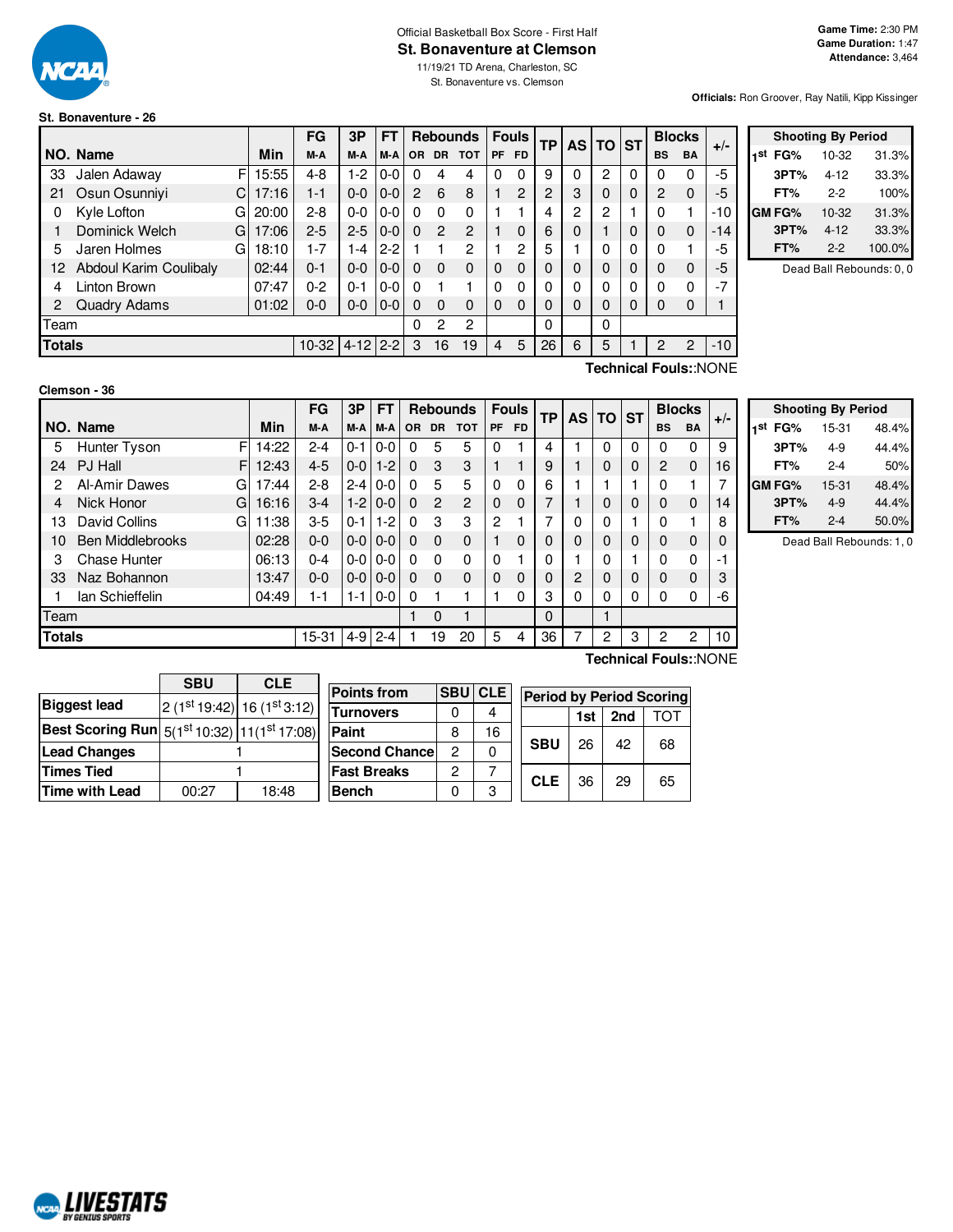

Official Basketball Play by Play - Second Half

### **St. Bonaventure at Clemson**

11/19/21 TD Arena, Charleston, SC St. Bonaventure vs. Clemson

**Officials:** Ron Groover, Ray Natili, Kipp Kissinger

#### **Period 2**

| <b>Quarter Starters:</b> |                                                                  |           |              |                |                                                 |             |
|--------------------------|------------------------------------------------------------------|-----------|--------------|----------------|-------------------------------------------------|-------------|
| <b>CLE</b>               | 2 Dawes A                                                        | 4 Honor N | 5 Tyson H    |                | 13 Collins D                                    | 24 Hall P   |
| <b>SBU</b>               | 0 Lofton K                                                       | 1 Welch D | 5 Holmes J   |                | 21 Osunniyi O                                   | 33 Adaway J |
| <b>Game Time</b>         | <b>CLE</b>                                                       |           | <b>Score</b> | <b>Diff</b>    |                                                 | <b>SBU</b>  |
| 20:00                    | 1 SCHIEFFELIN I substitution out                                 |           |              |                |                                                 |             |
| 20:00                    | 3 HUNTER C substitution out                                      |           |              |                |                                                 |             |
| 20:00                    | 33 BOHANNON N substitution out                                   |           |              |                |                                                 |             |
| 20:00                    | 4 HONOR N substitution in                                        |           |              |                |                                                 |             |
| 20:00                    | 13 COLLINS D substitution in                                     |           |              |                |                                                 |             |
| 20:00                    | 24 HALL P substitution in                                        |           |              |                |                                                 |             |
| 19:48                    | 13 COLLINS D foul drawn (2)                                      |           |              |                | 21 OSUNNIYI O foul shooting (2 - 1)             |             |
| 19:48                    | 13 COLLINS D free throw 1 - 2 missed                             |           |              |                |                                                 |             |
| 19:48                    | offensive dead ball rebound (2)                                  |           |              |                |                                                 |             |
| 19:47                    | 13 COLLINS D free throw 2 - 2 missed                             |           |              |                |                                                 |             |
| 19:46                    | 24 HALL P offensive rebound (4)                                  |           |              |                |                                                 |             |
| 19:44                    | 24 HALL P 2pt FG second chance in the paint, jump shot<br>missed |           |              |                |                                                 |             |
| 19:41                    |                                                                  |           |              |                | 21 OSUNNIYI O defensive rebound (9)             |             |
| 19:20                    |                                                                  |           | 36-29        | $\overline{7}$ | 33 ADAWAY J 3pt FG, jump shot made (12)         |             |
| 18:56                    | 24 HALL P 2pt FG in the paint, layup blocked                     |           |              |                |                                                 |             |
| 18:56                    |                                                                  |           |              |                | 5 HOLMES J block (1)                            |             |
| 18:51                    |                                                                  |           |              |                | 0 LOFTON K defensive rebound (1)                |             |
| 18:49                    |                                                                  |           |              |                | 5 HOLMES J 2pt FG in the paint, layup blocked   |             |
| 18:49                    | 24 HALL P block (3)                                              |           |              |                |                                                 |             |
| 18:44                    | 5 TYSON H defensive rebound (6)                                  |           |              |                |                                                 |             |
| 18:36                    | 24 HALL P 3pt FG, jump shot missed                               |           |              |                |                                                 |             |
| 18:33                    |                                                                  |           |              |                | 1 WELCH D defensive rebound (3)                 |             |
| 18:22                    |                                                                  |           |              |                | 21 OSUNNIYI O 2pt FG in the paint, layup missed |             |
| 18:18                    | 24 HALL P defensive rebound (5)                                  |           |              |                |                                                 |             |
| 18:17                    | 24 HALL P turnover bad pass (1)                                  |           |              |                | 5 HOLMES J steal (1)                            |             |
| 18:12                    | 4 HONOR N steal (1)                                              |           |              |                | 5 HOLMES J turnover lost ball (1)               |             |
| 18:04                    | 24 HALL P 3pt FG from turnover, jump shot made (12)              |           | 39-29        | 10             |                                                 |             |
| 18:04                    | 4 HONOR N assist (2)                                             |           |              |                |                                                 |             |
| 17:41                    |                                                                  |           | 39-32        | $\overline{7}$ | 0 LOFTON K 3pt FG, jump shot made (7)           |             |
| 17:41                    |                                                                  |           |              |                | 1 WELCH D assist (1)                            |             |
| 17:09                    | 24 HALL P 2pt FG in the paint, jump shot missed                  |           |              |                |                                                 |             |
| 17:06                    |                                                                  |           |              |                | 33 ADAWAY J defensive rebound (5)               |             |
| 16:39                    |                                                                  |           |              |                | 0 LOFTON K 3pt FG, jump shot missed             |             |
| 16:38                    | 13 COLLINS D defensive rebound (4)                               |           |              |                |                                                 |             |
| 16:26                    | 24 HALL P 3pt FG, jump shot made (15)                            |           | 42-32        | 10             |                                                 |             |
| 16:26                    | 5 TYSON H assist (2)                                             |           |              |                |                                                 |             |
| 16:05                    | 5 TYSON H foul personal (1 - 1)                                  |           |              |                | 33 ADAWAY J foul drawn (1)                      |             |
| 16:01                    |                                                                  |           | 42-35        | $\overline{7}$ | 0 LOFTON K 3pt FG, jump shot made (10)          |             |
| 16:01                    |                                                                  |           |              |                | 5 HOLMES J assist (2)                           |             |
| 15:36                    |                                                                  |           |              | Timeout media  |                                                 |             |
| 15:35                    | 5 TYSON H foul drawn (2)                                         |           |              |                | 33 ADAWAY J foul personal (1 - 2)               |             |
| 15:28                    | 4 HONOR N 3pt FG, jump shot made (10)                            |           | 45-35        | 10             |                                                 |             |

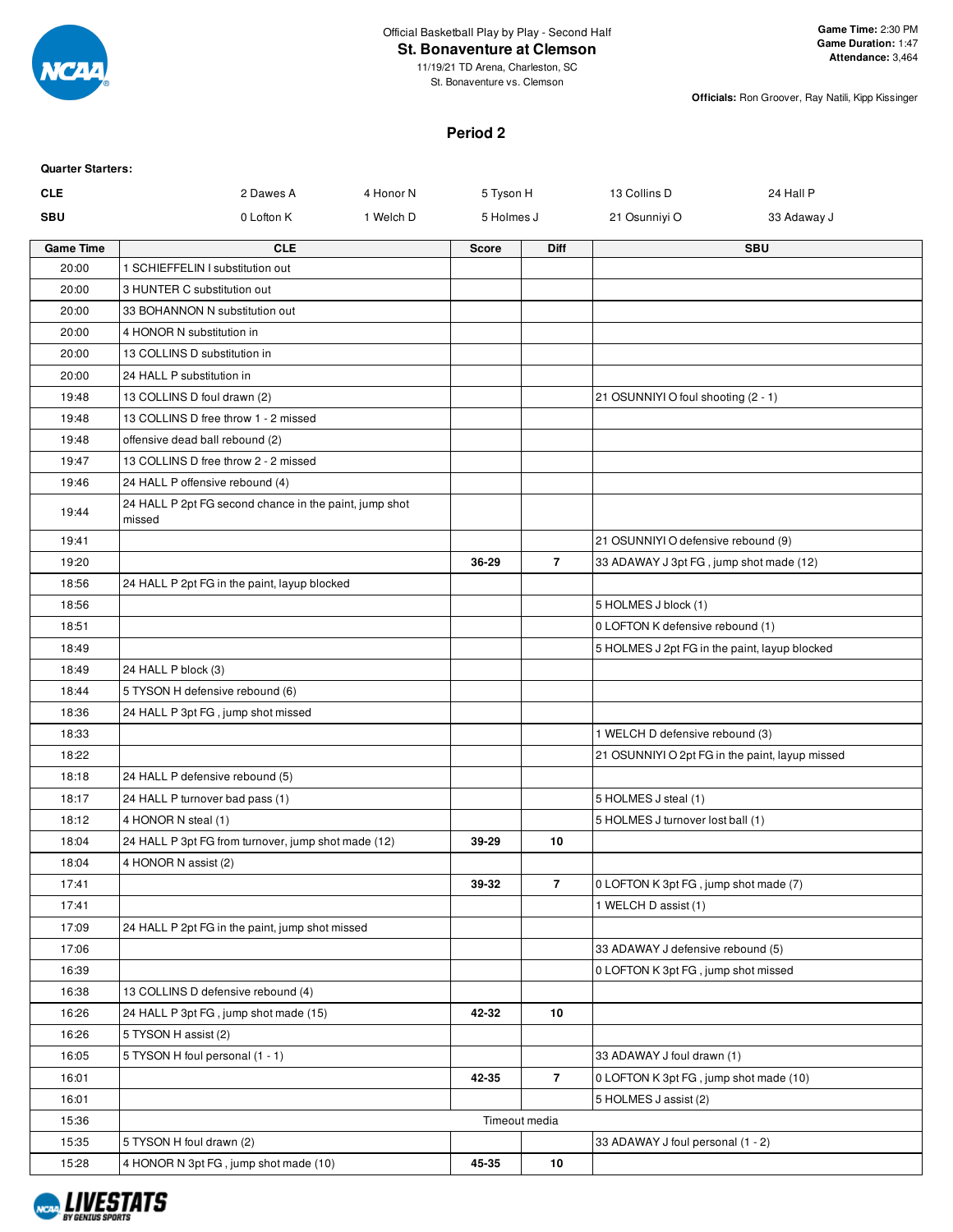

# Official Basketball Play by Play - Second Half

11/19/21 TD Arena, Charleston, SC St. Bonaventure vs. Clemson

| <b>Game Time</b> | <b>CLE</b>                                                                         | <b>Score</b> | Diff          | <b>SBU</b>                                                         |
|------------------|------------------------------------------------------------------------------------|--------------|---------------|--------------------------------------------------------------------|
| 15:00            |                                                                                    |              |               | 21 OSUNNIYI O 2pt FG in the paint, layup missed                    |
| 14:57            |                                                                                    |              |               | 21 OSUNNIYI O offensive rebound (10)                               |
| 14:57            |                                                                                    | 45-37        | 8             | 21 OSUNNIYI O 2pt FG second chance in the paint, layup made<br>(4) |
| 14:30            | 13 COLLINS D 2pt FG outside the paint, jump shot made (9)                          | 47-37        | 10            |                                                                    |
| 14:01            | 4 HONOR N steal (2)                                                                |              |               | 1 WELCH D turnover lost ball (2)                                   |
| 14:00            | 13 COLLINS D foul drawn (3)                                                        |              |               | 0 LOFTON K foul personal (2 - 3)                                   |
| 13:51            | 5 TYSON H 2pt FG from turnover outside the paint, turnaround<br>jump shot made (6) | 49-37        | 12            |                                                                    |
| 13:42            |                                                                                    |              |               | 0 LOFTON K 2pt FG outside the paint, jump shot missed              |
| 13:38            | 13 COLLINS D defensive rebound (5)                                                 |              |               |                                                                    |
| 13:30            | 13 COLLINS D 2pt FG in the paint, layup made (11)                                  | 51-37        | 14            |                                                                    |
| 13:21            | 13 COLLINS D foul shooting (3 - 2)                                                 |              |               | 5 HOLMES J foul drawn (3)                                          |
| 13:21            |                                                                                    | 51-38        | 13            | 5 HOLMES J free throw 1 - 2 made (6)                               |
| 13:21            | 13 COLLINS D substitution out                                                      |              |               |                                                                    |
| 13:21            | 33 BOHANNON N substitution in                                                      |              |               |                                                                    |
| 13:21            |                                                                                    | 51-39        | 12            | 5 HOLMES J free throw 2 - 2 made (7)                               |
| 13:03            | 24 HALL P 3pt FG, jump shot missed                                                 |              |               |                                                                    |
| 13:00            |                                                                                    |              |               | 5 HOLMES J defensive rebound (3)                                   |
| 12:55            |                                                                                    | $51 - 42$    | 9             | 1 WELCH D 3pt FG fast break, jump shot made (9)                    |
| 12:55            |                                                                                    |              |               | 5 HOLMES J assist (3)                                              |
| 12:33            | 24 HALL P 2pt FG in the paint, hook shot made (17)                                 | 53-42        | 11            |                                                                    |
| 12:33            | 4 HONOR N assist (3)                                                               |              |               |                                                                    |
| 12:10            |                                                                                    |              |               | 33 ADAWAY J 2pt FG in the paint, jump shot missed                  |
| 12:07            | 2 DAWES A defensive rebound (6)                                                    |              |               |                                                                    |
| 11:40            | 33 BOHANNON N 2pt FG in the paint, jump shot missed                                |              |               |                                                                    |
| 11:37            | 2 DAWES A offensive rebound (7)                                                    |              |               |                                                                    |
| 11:20            | 24 HALL P 2pt FG second chance outside the paint, jump shot<br>missed              |              |               |                                                                    |
| 11:17            | 24 HALL P offensive rebound (6)                                                    |              |               |                                                                    |
| 10:59            | 33 BOHANNON N turnover out of bounds (1)                                           |              |               |                                                                    |
| 10:59            |                                                                                    |              | Timeout media |                                                                    |
| 10:59            | 24 HALL P substitution out                                                         |              |               |                                                                    |
| 10:59            | 1 SCHIEFFELIN I substitution in                                                    |              |               |                                                                    |
| 10:36            |                                                                                    | 53-45        | 8             | 5 HOLMES J 3pt FG from turnover, jump shot made (10)               |
| 10:09            | 2 DAWES A 3pt FG, jump shot missed                                                 |              |               |                                                                    |
| 10:05            |                                                                                    |              |               | 1 WELCH D defensive rebound (4)                                    |
| 09:43            |                                                                                    | 53-47        | 6             | 33 ADAWAY J 2pt FG in the paint, layup made (14)                   |
| 09:43            |                                                                                    |              |               | 5 HOLMES J assist (4)                                              |
| 09:34            | Timeout 30 Sec                                                                     |              |               |                                                                    |
| 09:34            |                                                                                    |              | Timeout media |                                                                    |
| 09:34            | 1 SCHIEFFELIN I substitution out                                                   |              |               |                                                                    |
| 09:34            | 33 BOHANNON N substitution out                                                     |              |               |                                                                    |
| 09:34            | 13 COLLINS D substitution in                                                       |              |               |                                                                    |
| 09:34            | 24 HALL P substitution in                                                          |              |               |                                                                    |
| 09:21            | 2 DAWES A 3pt FG, jump shot missed                                                 |              |               |                                                                    |
| 09:18            |                                                                                    |              |               | 0 LOFTON K defensive rebound (2)                                   |
| 09:03            | 2 DAWES A foul personal (1 - 3)                                                    |              |               | 0 LOFTON K foul drawn (2)                                          |
| 08:51            |                                                                                    |              | 4             | 0 LOFTON K 2pt FG in the paint, jump shot made (12)                |
|                  |                                                                                    | 53-49        |               |                                                                    |
| 08:19            | 13 COLLINS D 2pt FG in the paint, jump shot missed                                 |              |               |                                                                    |

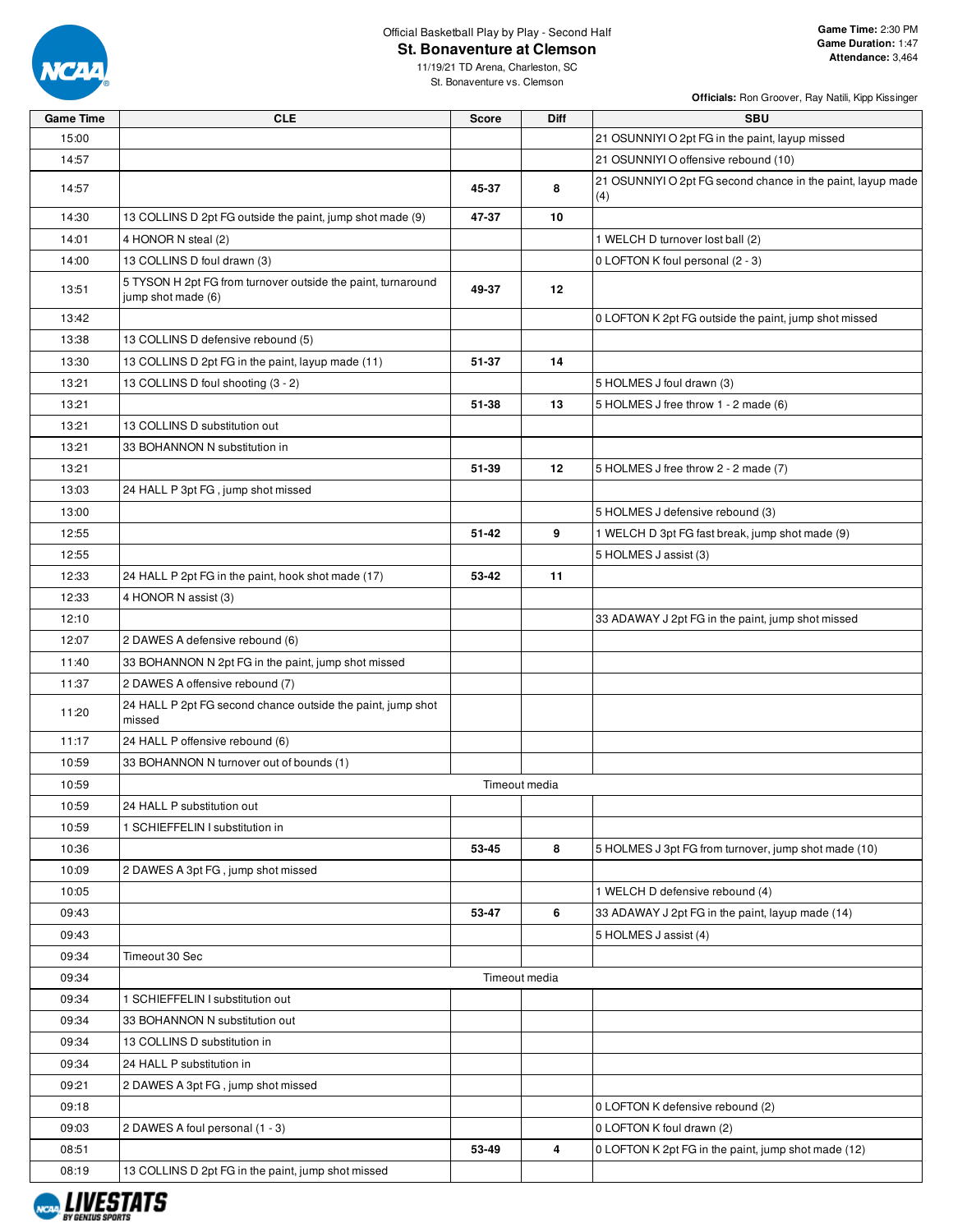

### Official Basketball Play by Play - Second Half **St. Bonaventure at Clemson**

**Officials:** Ron Groover, Ray Natili, Kipp Kissinger

11/19/21 TD Arena, Charleston, SC St. Bonaventure vs. Clemson

| <b>Game Time</b> | <b>CLE</b>                                                                            | <b>Score</b> | Diff          | <b>SBU</b>                                                              |
|------------------|---------------------------------------------------------------------------------------|--------------|---------------|-------------------------------------------------------------------------|
| 08:18            | 24 HALL P offensive rebound (7)                                                       |              |               |                                                                         |
| 08:18            | 24 HALL P foul drawn (2)                                                              |              |               | 1 WELCH D foul personal (2 - 4)                                         |
| 08:10            | 4 HONOR N foul offensive (1 - 4)                                                      |              |               | 21 OSUNNIYI O foul drawn (3)                                            |
| 08:10            | 4 HONOR N turnover offensive (1)                                                      |              |               |                                                                         |
| 07:54            |                                                                                       | 53-52        | $\mathbf{1}$  | 5 HOLMES J 3pt FG from turnover, jump shot made (13)                    |
| 07:54            |                                                                                       |              |               | 0 LOFTON K assist (3)                                                   |
| 07:30            | 2 DAWES A 3pt FG, jump shot missed                                                    |              |               |                                                                         |
| 07:27            |                                                                                       |              |               | 0 LOFTON K defensive rebound (3)                                        |
| 07:09            |                                                                                       | 53-55        | -2            | 0 LOFTON K 3pt FG, jump shot made (15)                                  |
| 07:09            |                                                                                       |              |               | 33 ADAWAY J assist (1)                                                  |
| 06:59            | Timeout 30 Sec                                                                        |              |               |                                                                         |
| 06:59            |                                                                                       |              | Timeout media |                                                                         |
| 06:43            | 5 TYSON H 3pt FG, jump shot missed                                                    |              |               |                                                                         |
| 06:40            |                                                                                       |              |               | 5 HOLMES J defensive rebound (4)                                        |
| 06:17            | 13 COLLINS D steal (2)                                                                |              |               | 5 HOLMES J turnover lost ball (2)                                       |
| 06:12            | 4 HONOR N 3pt FG from turnover, jump shot missed                                      |              |               |                                                                         |
| 06:10            |                                                                                       |              |               | 5 HOLMES J defensive rebound (5)                                        |
| 06:10            | 13 COLLINS D foul personal (4 - 5)                                                    |              |               | 5 HOLMES J foul drawn (4)                                               |
| 05:56            |                                                                                       | 53-58        | -5            | 5 HOLMES J 3pt FG, jump shot made (16)                                  |
| 05:56            |                                                                                       |              |               | 33 ADAWAY J assist (2)                                                  |
| 05:39            | 13 COLLINS D 3pt FG, jump shot made (14)                                              | 56-58        | $-2$          |                                                                         |
| 05:07            |                                                                                       |              |               | 33 ADAWAY J 3pt FG, jump shot missed                                    |
| 05:03            | 5 TYSON H defensive rebound (7)                                                       |              |               |                                                                         |
| 04:53            | 13 COLLINS D turnover bad pass (1)                                                    |              |               | 33 ADAWAY J steal (1)                                                   |
|                  |                                                                                       |              |               | 0 LOFTON K 2pt FG from turnover outside the paint, jump shot            |
| 04:24            |                                                                                       |              |               | missed                                                                  |
| 04:21            |                                                                                       |              |               | 21 OSUNNIYI O offensive rebound (11)                                    |
| 04:21            | 13 COLLINS D substitution out                                                         |              |               |                                                                         |
| 04:21            | 3 HUNTER C substitution in                                                            |              |               |                                                                         |
| 04:17            |                                                                                       | 56-61        | -5            | 0 LOFTON K 3pt FG from turnover second chance, jump shot<br>made $(18)$ |
| 04:17            |                                                                                       |              |               | 5 HOLMES J assist (5)                                                   |
| 03:49            | 24 HALL P 3pt FG, jump shot made (20)                                                 | 59-61        | -2            |                                                                         |
| 03:49            | 2 DAWES A assist (2)                                                                  |              |               |                                                                         |
| 03:13            | 5 TYSON H foul shooting (2 - 6)                                                       |              |               | 0 LOFTON K foul drawn (3)                                               |
| 03:13            |                                                                                       |              | Timeout media |                                                                         |
| 03:13            |                                                                                       | 59-62        | $-3$          | 0 LOFTON K free throw 1 - 2 made (19)                                   |
| 03:13            |                                                                                       | 59-63        | -4            | 0 LOFTON K free throw 2 - 2 made (20)                                   |
| 02:52            | 24 HALL P foul drawn (3)                                                              |              |               | 21 OSUNNIYI O foul shooting (3 - 5)                                     |
| 02:52            | 24 HALL P free throw 1 - 2 made (21)                                                  | 60-63        | $-3$          |                                                                         |
| 02:52            | 3 HUNTER C substitution out                                                           |              |               |                                                                         |
| 02:52            | 13 COLLINS D substitution in                                                          |              |               |                                                                         |
| 02:52            | 24 HALL P free throw 2 - 2 made (22)                                                  | 61-63        | $-2$          |                                                                         |
| 02:31            | 13 COLLINS D foul drawn (4)                                                           |              |               | 21 OSUNNIYI O foul offensive (4 - 6)                                    |
| 02:31            |                                                                                       |              |               | 21 OSUNNIYI O turnover offensive (1)                                    |
| 02:19            | 5 TYSON H 2pt FG from turnover in the paint, layup blocked                            |              |               |                                                                         |
| 02:19            |                                                                                       |              |               | 1 WELCH D block (1)                                                     |
| 02:19            | offensive rebound (31)                                                                |              |               |                                                                         |
| 01:59            | 4 HONOR N 2pt FG from turnover second chance in the paint,<br>driving layup made (12) | 63-63        | 0             |                                                                         |

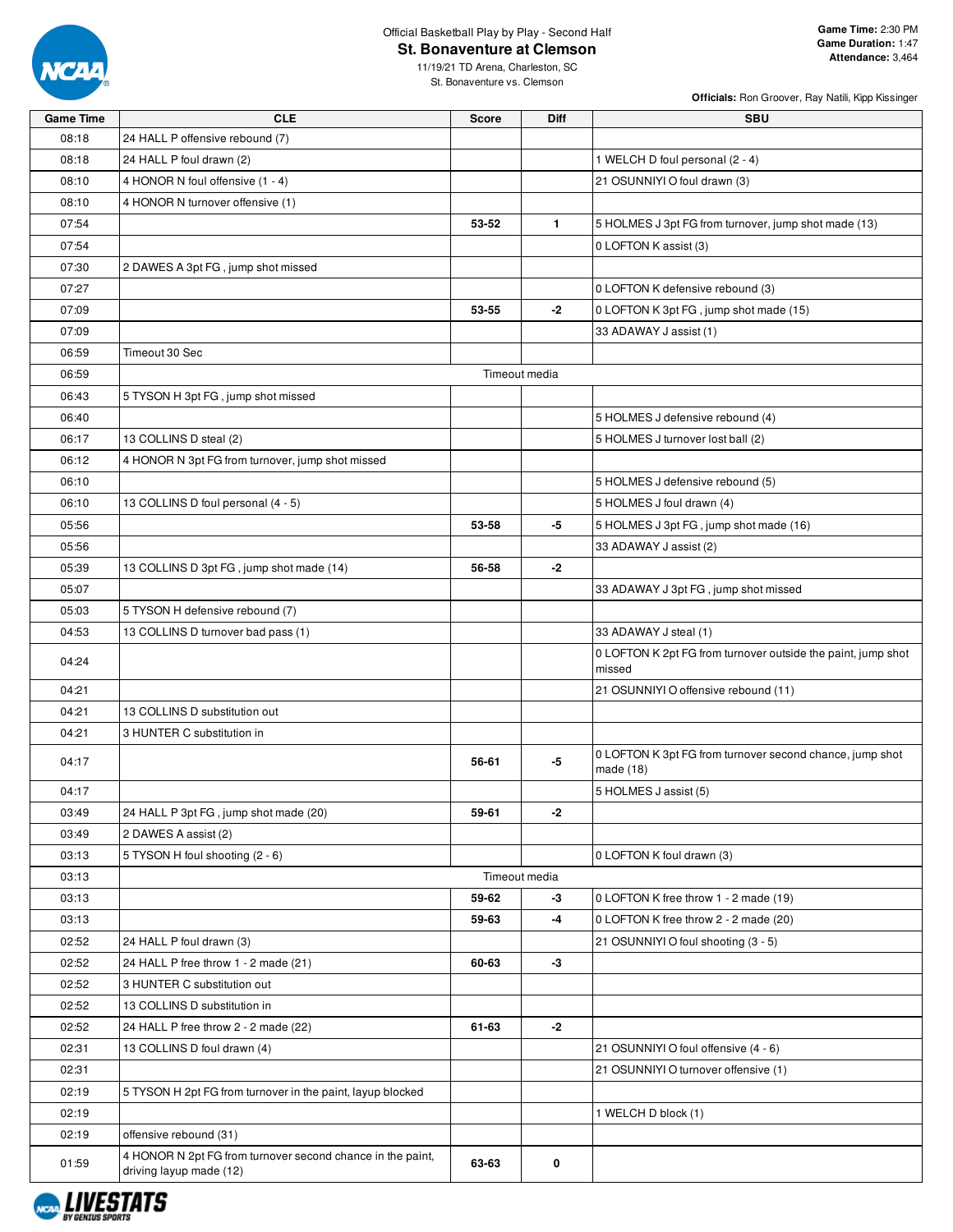

# Official Basketball Play by Play - Second Half

**St. Bonaventure at Clemson**

11/19/21 TD Arena, Charleston, SC St. Bonaventure vs. Clemson

| <b>Game Time</b> | <b>CLE</b>                                        | <b>Score</b>         | Diff | <b>SBU</b>                                   |
|------------------|---------------------------------------------------|----------------------|------|----------------------------------------------|
| 01:35            |                                                   | 63-66                | -3   | 5 HOLMES J 3pt FG, jump shot made (19)       |
| 01:35            |                                                   |                      |      | 0 LOFTON K assist (4)                        |
| 01:16            | 5 TYSON H 2pt FG in the paint, jump shot made (8) | 65-66                | $-1$ |                                              |
| 01:16            | 24 HALL P assist (2)                              |                      |      |                                              |
| 01:07            |                                                   |                      |      | Timeout 30 Sec                               |
| 00:43            |                                                   |                      |      | 5 HOLMES J 2pt FG in the paint, layup missed |
| 00:41            | 24 HALL P defensive rebound (8)                   |                      |      |                                              |
| 00:24            | 5 TYSON H 3pt FG, jump shot missed                |                      |      |                                              |
| 00:20            |                                                   |                      |      | 0 LOFTON K defensive rebound (4)             |
| 00:19            | 2 DAWES A foul personal (2 - 7)                   |                      |      | 0 LOFTON K foul drawn (4)                    |
| 00:19            |                                                   | 65-67                | -2   | 0 LOFTON K 1&1 free throw 1 made (21)        |
| 00:19            |                                                   | 65-68                | -3   | 0 LOFTON K 1&1 free throw 2 made (22)        |
| 00:19            |                                                   |                      |      | Timeout 60 Sec                               |
| 00:02            | 4 HONOR N 3pt FG, jump shot blocked               |                      |      |                                              |
| 00:02            |                                                   |                      |      | 5 HOLMES J block (2)                         |
| 00:00            |                                                   |                      |      | 33 ADAWAY J defensive rebound (6)            |
|                  |                                                   | <b>END OF GAME</b>   |      |                                              |
|                  |                                                   | <b>CLE 65-68 SBU</b> |      |                                              |

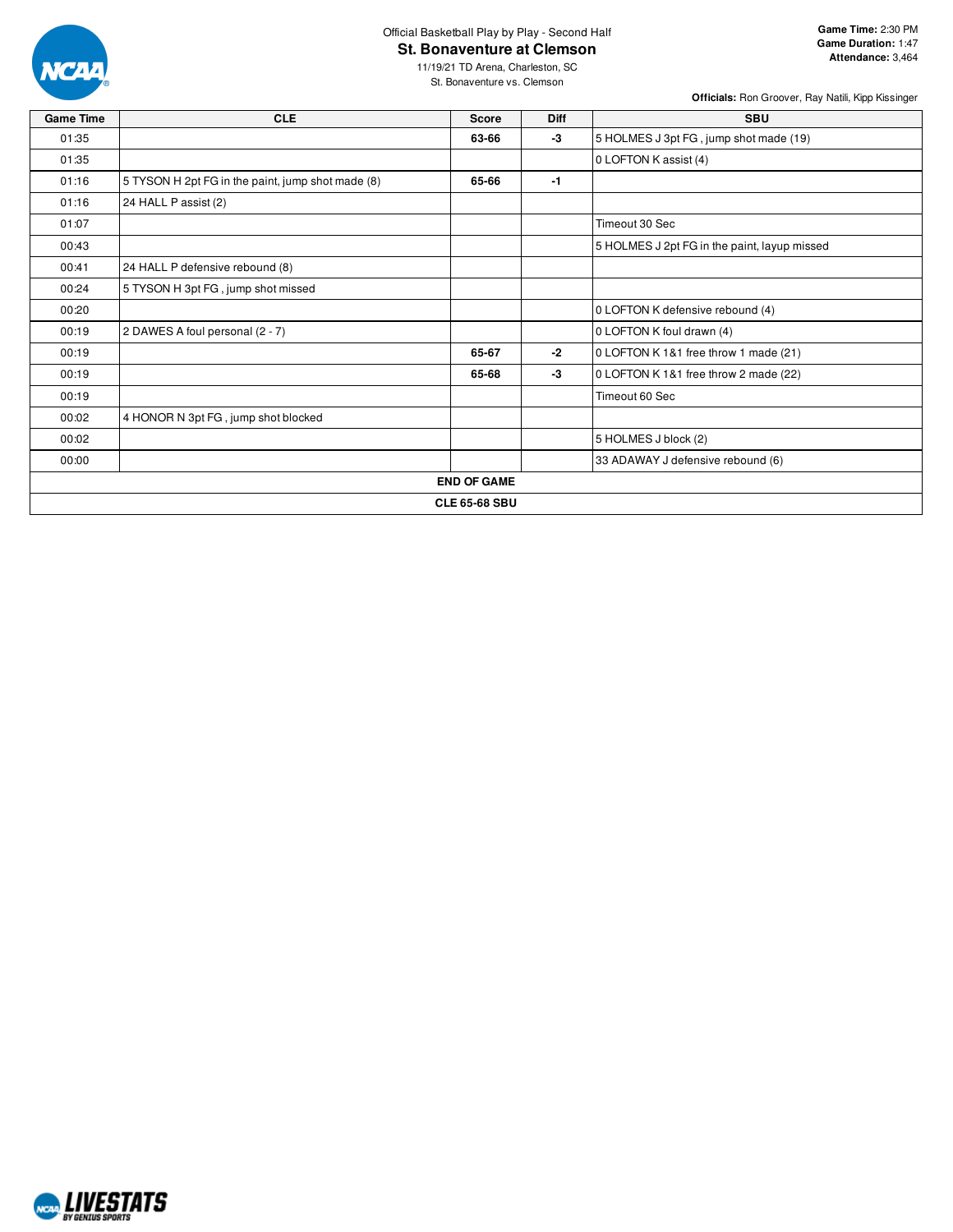

### Official Basketball Box Score - Second Half **St. Bonaventure at Clemson**

11/19/21 TD Arena, Charleston, SC St. Bonaventure vs. Clemson

#### **Officials:** Ron Groover, Ray Natili, Kipp Kissinger

| St. Bonaventure - 42 |  |  |
|----------------------|--|--|
|                      |  |  |

|               |                      |         | FG      | 3P          | FΤ      |           |                 | <b>Rebounds</b> | <b>Fouls</b><br><b>TP</b> |                |             |   | AS TO ST |   |           | <b>Blocks</b> |       |                 |
|---------------|----------------------|---------|---------|-------------|---------|-----------|-----------------|-----------------|---------------------------|----------------|-------------|---|----------|---|-----------|---------------|-------|-----------------|
|               | NO. Name             | Min     | M-A     | M-A         | M-A     | <b>OR</b> | <b>DR</b>       | <b>TOT</b>      | <b>PF</b>                 | <b>FD</b>      |             |   |          |   | <b>BS</b> | BA            | $+/-$ | 2 <sub>nd</sub> |
| 33            | Jalen Adaway         | F120:00 | $2 - 4$ | $1-2$       | $0 - 0$ | $\Omega$  | 2               | 2               |                           |                | 5           | 2 |          |   | 0         |               | 13    |                 |
| 21            | Osun Osunniyi<br>CI  | 20:00   | $1-3$   | $0 - 0$     | $0 - 0$ | 2         |                 | 3               | 3                         |                | 2           | 0 |          |   | 0         |               | 13    |                 |
| 0             | Kyle Lofton<br>G     | 20:00   | $5-8$   | $4 - 5$     | 4-4     |           |                 | 4               |                           | 3              | 18          | 2 |          |   | 0         |               | 13    | <b>GM</b>       |
|               | Dominick Welch<br>GI | 20:00   | $1 - 1$ | 1-1         | $0 - 0$ | 0         | 2               | 2               |                           |                | 3           |   |          |   |           |               | 13    |                 |
| 5.            | Jaren Holmes<br>GI   | 20:00   | 4-6     | $4 - 4$     | $2 - 2$ | 0         | З               | 3               | 0                         | $\overline{c}$ | 14          | 4 | 2        |   | 2         |               | 13    |                 |
| Team          |                      |         |         |             |         | 0         | 0               | 0               |                           |                | $\mathbf 0$ |   | 0        |   |           |               |       |                 |
| <b>Totals</b> |                      |         | 13-22   | $10-12$ 6-6 |         | 2         | 12 <sup>°</sup> | 14              | 6                         |                | 42          | 9 | 4        | 2 | 3         |               | 13    |                 |

|              | <b>Shooting By Period</b> |        |
|--------------|---------------------------|--------|
| 2nd FG%      | 13-22                     | 59.1%  |
| 3PT%         | $10 - 12$                 | 83.3%  |
| FT%          | 6-6                       | 100%   |
| <b>GMFG%</b> | 13-22                     | 59.1%  |
| 3PT%         | $10 - 12$                 | 83.3%  |
| FT%          | $6-6$                     | 100.0% |

Dead Ball Rebounds: 0, 0

#### **Clemson - 29**

**Technical Fouls:**:NONE

|      |                     |       | <b>FG</b> | 3P       | FΤ      |     |                | <b>Rebounds</b> |           | <b>Fouls</b> | ΤP | AS I | <b>TO ST</b> |   | <b>Blocks</b> |           |       |
|------|---------------------|-------|-----------|----------|---------|-----|----------------|-----------------|-----------|--------------|----|------|--------------|---|---------------|-----------|-------|
|      | NO. Name            | Min   | M-A       | M-A      | M-A     | OR. | <b>DR</b>      | <b>TOT</b>      | <b>PF</b> | <b>FD</b>    |    |      |              |   | <b>BS</b>     | <b>BA</b> | $+/-$ |
| 5    | F<br>Hunter Tyson   | 20:00 | $2 - 5$   | $0 - 2$  | 0-0     | 0   | 2              | 2               | 2         |              | 4  |      | 0            | 0 | 0             |           | $-13$ |
| 24   | PJ Hall<br>F        | 18:35 | $4 - 10$  | $3-5$    | $2 - 2$ | 3   | $\overline{2}$ | 5               | 0         | 2            | 13 |      |              | 0 |               |           | -8    |
| 2    | Al-Amir Dawes<br>G  | 20:00 | $0 - 3$   | $0 - 3$  | $0 - 0$ |     |                | $\overline{2}$  | 2         | 0            | 0  |      | 0            | 0 | $\mathbf{0}$  | 0         | $-13$ |
| 4    | Nick Honor<br>G     | 20:00 | $2 - 4$   | $1 - 3$  | $0-0$   | O   | 0              | $\mathbf 0$     |           | 0            | 5  | 2    |              | 2 | 0             |           | $-13$ |
| 13   | David Collins<br>G  | 14:44 | 3-4       | $1 - 1$  | $0 - 2$ | 0   | 2              | 2               | 2         | 3            | 7  | 0    |              |   | 0             | $\Omega$  | -5    |
| 33   | Naz Bohannon        | 03:47 | $0 - 1$   | $0 - 0$  | $0 - 0$ | 0   | $\Omega$       | $\mathbf 0$     | 0         | $\Omega$     | 0  | 0    |              | 0 | 0             | $\Omega$  | $-7$  |
|      | lan Schieffelin     | 01:25 | 0-0       | $0-0$    | $0-0$   |     | 0              | $\Omega$        | 0         | 0            | 0  | 0    | 0            | 0 | 0             | 0         | -5    |
| 3    | <b>Chase Hunter</b> | 01:29 | $0 - 0$   | $0 - 0$  | $0 - 0$ | 0   | $\Omega$       | $\mathbf 0$     | 0         | $\Omega$     | 0  | 0    | 0            | 0 | 0             | $\Omega$  | - 1   |
| Team |                     |       |           |          |         |     | 0              |                 |           |              | 0  |      | 0            |   |               |           |       |
|      | <b>Totals</b>       |       | $11-27$   | $5 - 14$ | $2 - 4$ | 5   |                | 12              |           | 6            | 29 | 5    | 4            | 3 |               | 3         | $-13$ |

| <b>Shooting By Period</b> |           |       |  |  |  |  |  |  |  |
|---------------------------|-----------|-------|--|--|--|--|--|--|--|
| 2 <sup>nd</sup> FG%       | $11 - 27$ | 40.7% |  |  |  |  |  |  |  |
| 3PT%                      | $5 - 14$  | 35.7% |  |  |  |  |  |  |  |
| FT%                       | $2 - 4$   | 50%   |  |  |  |  |  |  |  |
| <b>GMFG%</b>              | $11 - 27$ | 40.7% |  |  |  |  |  |  |  |
| 3PT%                      | $5 - 14$  | 35.7% |  |  |  |  |  |  |  |
| FT%                       | $2 - 4$   | 50.0% |  |  |  |  |  |  |  |

Dead Ball Rebounds: 1, 0

|                                                                    | <b>SBU</b> | <b>CLE</b>                              |  |
|--------------------------------------------------------------------|------------|-----------------------------------------|--|
| <b>Biggest lead</b>                                                |            | 5 ( $2^{nd}$ 5:56) 14 ( $2^{nd}$ 13:30) |  |
| <b>Best Scoring Run</b> $16(2^{nd} 5:56)$ 6(2 <sup>nd</sup> 13:30) |            |                                         |  |
| <b>Lead Changes</b>                                                |            |                                         |  |
| <b>Times Tied</b>                                                  |            |                                         |  |
| <b>Time with Lead</b>                                              | 06:45      | 12:39                                   |  |

| <b>Points from</b> | <b>SBU</b> | <b>CLE</b> |            | <b>Period by Period Scoring</b> |     |     |    |  |
|--------------------|------------|------------|------------|---------------------------------|-----|-----|----|--|
| Turnovers          | 9          |            |            |                                 | 1st | 2nd |    |  |
| Paint              | 6          | 8          |            |                                 | 26  | 42  | 68 |  |
| Second Chancel     | 5          | 2          |            | <b>SBU</b>                      |     |     |    |  |
| <b>Fast Breaks</b> | 3          |            | <b>CLE</b> |                                 | 36  | 29  |    |  |
| Bench              |            |            |            |                                 |     |     | 65 |  |

**Technical Fouls:**:NONE